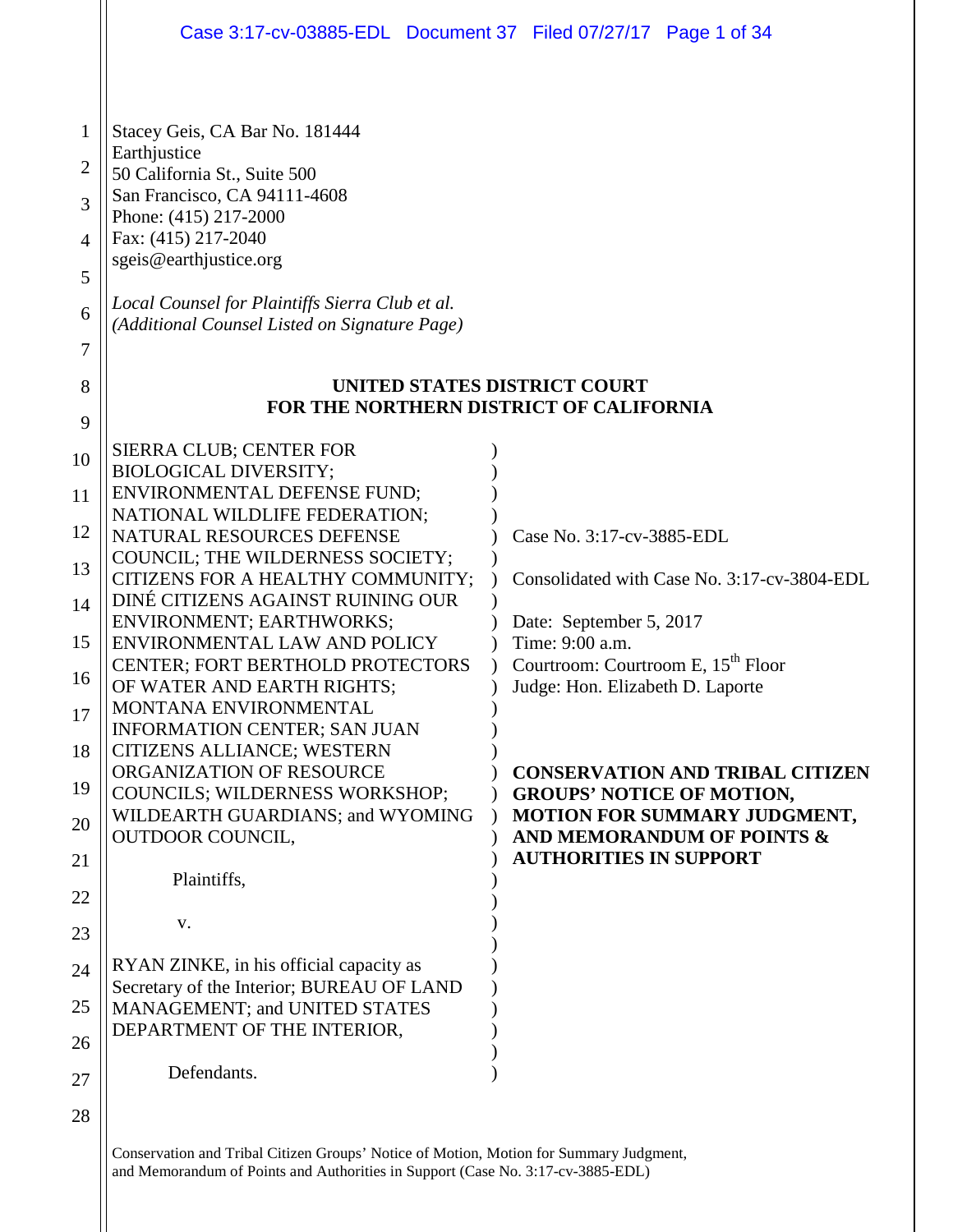# **TABLE OF CONTENTS**

1

| $\overline{2}$ |      |                 |                                                                                                                                                        |  |
|----------------|------|-----------------|--------------------------------------------------------------------------------------------------------------------------------------------------------|--|
| 3              |      |                 |                                                                                                                                                        |  |
| $\overline{4}$ |      |                 |                                                                                                                                                        |  |
| 5              |      |                 |                                                                                                                                                        |  |
| 6              |      |                 |                                                                                                                                                        |  |
| 7              | Ι.   |                 |                                                                                                                                                        |  |
| 8<br>9         | II.  |                 | Industry and Some States Unsuccessfully Attempt to Block the Waste Prevention                                                                          |  |
| 10             | III. |                 | Secretary Zinke Stays Future Compliance Dates in the Waste Prevention Rule                                                                             |  |
| 11             |      |                 |                                                                                                                                                        |  |
| 12             |      |                 |                                                                                                                                                        |  |
| 13<br>14       | I.   |                 | Secretary Zinke Lacks Authority to Alter the Rule's Compliance Dates Without                                                                           |  |
| 15             | П.   |                 | APA Section 705 Does Not Authorize the Secretary to Stay Compliance Dates<br>in an Already-Effective Rule While BLM Considers Revisions to the Rule 10 |  |
| 16<br>17       |      | A.              | Section 705 Does Not Authorize the Secretary to Postpone a Rule that                                                                                   |  |
| 18             |      | <b>B.</b>       | Secretary Zinke Illegally Issued the Stay to Allow for Administrative                                                                                  |  |
| 19<br>20       |      | $\mathcal{C}$ . |                                                                                                                                                        |  |
| 21             | III. |                 | Conservation and Tribal Citizen Groups Have Standing to Challenge the Stay  19                                                                         |  |
| 22             |      | A.              | The Conservation and Tribal Citizen Groups Have Standing to Bring                                                                                      |  |
| 23             |      | <b>B.</b>       | The Conservation and Tribal Citizen Groups' Members Have Standing to Sue 20                                                                            |  |
| 24             |      |                 | 1.                                                                                                                                                     |  |
| 25             |      |                 | 2.<br>These members' injuries are caused by the stay and would be redressed                                                                            |  |
| 26             |      |                 |                                                                                                                                                        |  |
| 27             |      |                 |                                                                                                                                                        |  |
| 28             |      |                 |                                                                                                                                                        |  |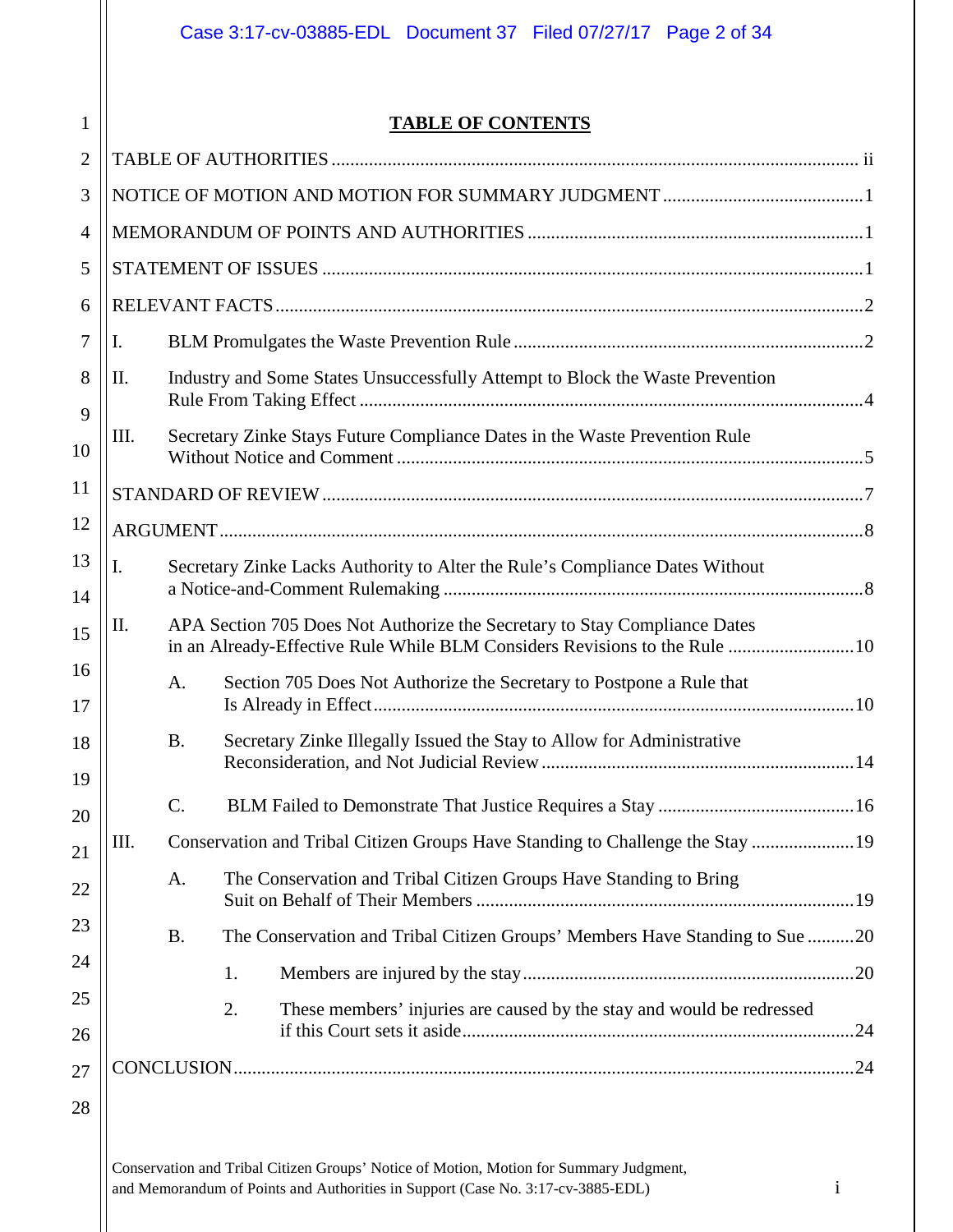|                | Case 3:17-cv-03885-EDL Document 37 Filed 07/27/17 Page 3 of 34 |
|----------------|----------------------------------------------------------------|
| 1              | <b>TABLE OF AUTHORITIES</b>                                    |
| $\overline{2}$ | Page(s)                                                        |
| 3              | <b>Cases</b>                                                   |
| $\overline{4}$ | Air N. Am. v. Dep't of Transp.,                                |
| 5              |                                                                |
| 6              | Bakersfield City Sch. Dist. v. Boyer,                          |
| 7              | Burbank-Glendale-Pasadena Airport Auth. v. City of Burbank,    |
| 8              |                                                                |
| 9              | Citizens for Better Forestry v. U.S. Dep't of Agric.,          |
| 10             |                                                                |
| 11             | Clean Air Council v. Pruitt,                                   |
| 12             | CTS Corp. v. Waldburger,                                       |
| 13             |                                                                |
| 14<br>15       | Eidson v. Medtronic, Inc.,                                     |
| 16             | Encino Motorcars, LLC v. Navarro,                              |
| 17             | 136 S. Ct. 2117 (2016)<br>.8                                   |
| 18             | Envtl. Def. Fund, Inc. v. Gorsuch,                             |
| 19             | FCC v. Fox Television Stations, Inc.,                          |
| 20             |                                                                |
| 21             | Friends of the Earth, Inc. v. Laidlaw Envtl. Servs., Inc.,     |
| 22             |                                                                |
| 23             | Gingery v. City of Glendale,                                   |
| 24             |                                                                |
| 25             | Hall v. Norton,                                                |
| 26             | Hott v. City of San Jose,                                      |
| 27             |                                                                |
| 28             |                                                                |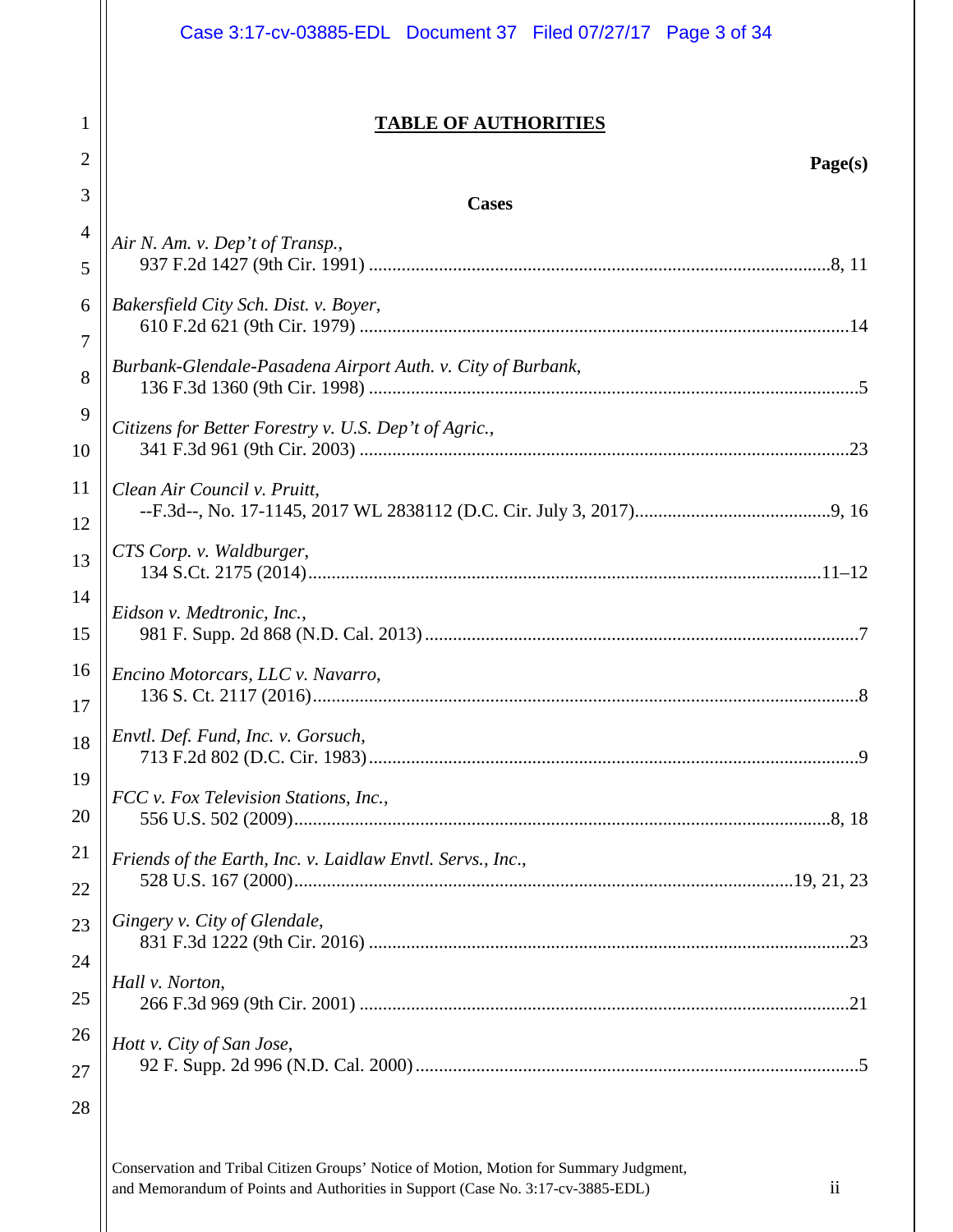|                | Case 3:17-cv-03885-EDL Document 37 Filed 07/27/17 Page 4 of 34                   |
|----------------|----------------------------------------------------------------------------------|
| $\mathbf{1}$   | Hunt v. Wash. State Apple Advert. Comm'n,                                        |
| $\overline{2}$ | Int'l Union, United Auto., Aerospace & Agric. Implement Workers of Am. v. Brock, |
| 3              |                                                                                  |
| $\overline{4}$ | Merriweather v. Sherwood,                                                        |
| 5              |                                                                                  |
| 6              | Michigan v. EPA,                                                                 |
| 7              |                                                                                  |
| 8              | Motor Vehicle Mfrs. Ass'n v. State Farm Mut. Auto. Ins. Co.,                     |
| 9              | Nat'l Wildlife Fed'n v. Burford,                                                 |
| 10             |                                                                                  |
| 11             | Nat. Res. Def. Council v. Abraham,                                               |
| 12             |                                                                                  |
| 13             | Nat. Res. Def. Council, Inc. v. EPA,                                             |
| 14             | Organized Vill. of Kake v. U.S. Dep't of Agric.,                                 |
| 15             |                                                                                  |
| 16             | Price v. Stevedoring Servs., Inc.,                                               |
| 17             |                                                                                  |
| 18             | Riverbend Farms, Inc. v. Madigan,                                                |
| 19             |                                                                                  |
| 20             | R.T. Vanderbilt Co. v. Babbitt,                                                  |
| 21             | Safety-Kleen Corp. v. EPA,                                                       |
| 22             | No. 92-1629, 1996 U.S. App. LEXIS 2324 (D.C. Cir. Jan. 19, 1996) (per curiam) 11 |
| 23             |                                                                                  |
| 24             | Sierra Club v. Jackson,                                                          |
| 25             |                                                                                  |
| 26             | Sierra Club v. Sigler,                                                           |
| 27             | Torres v. Lynch,                                                                 |
| 28             |                                                                                  |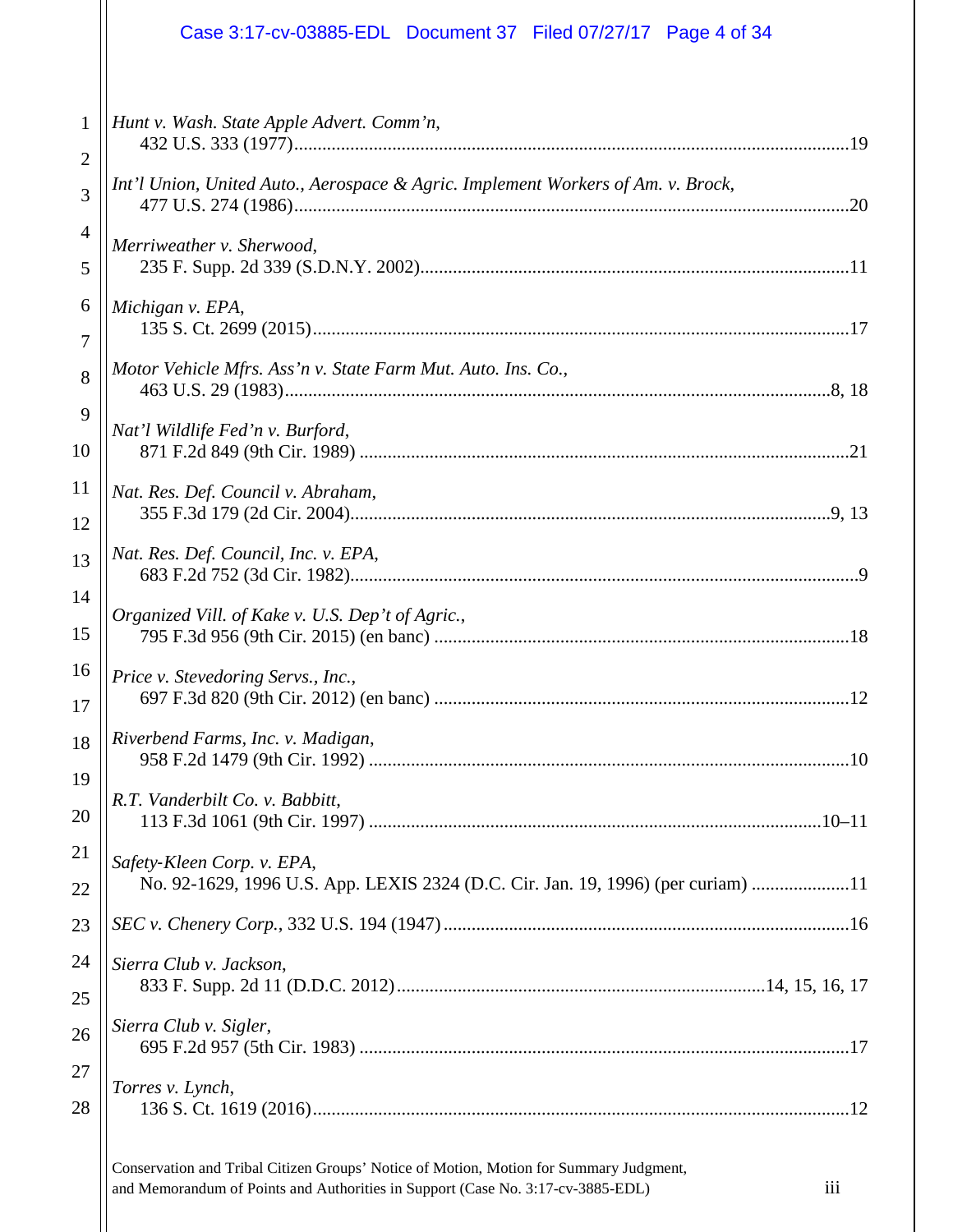|                     | Case 3:17-cv-03885-EDL Document 37 Filed 07/27/17 Page 5 of 34 |
|---------------------|----------------------------------------------------------------|
| 1<br>$\overline{2}$ | W. Watersheds Project v. Interior Bd. of Land Appeals,         |
| 3                   |                                                                |
| $\overline{4}$      | WildEarth Guardians v. U.S. Dep't of Agric.,                   |
| 5<br>6              | Winter v. Nat. Res. Def. Council, Inc.                         |
| 7<br>8              | Woods Petroleum Corp. v. Dep't of Interior,                    |
| 9                   | Wyoming v. U.S. Dep't of the Interior,                         |
| 10<br>11            | <b>Statutes</b>                                                |
| 12                  |                                                                |
| 13                  |                                                                |
| 14                  |                                                                |
| 15                  |                                                                |
| 16                  |                                                                |
| 17                  |                                                                |
| 18                  |                                                                |
| 19                  | <b>Regulations</b>                                             |
| 20                  |                                                                |
| 21                  |                                                                |
| 22<br>23            |                                                                |
| 24                  |                                                                |
| 25                  |                                                                |
| 26                  |                                                                |
| 27                  |                                                                |
| 28                  |                                                                |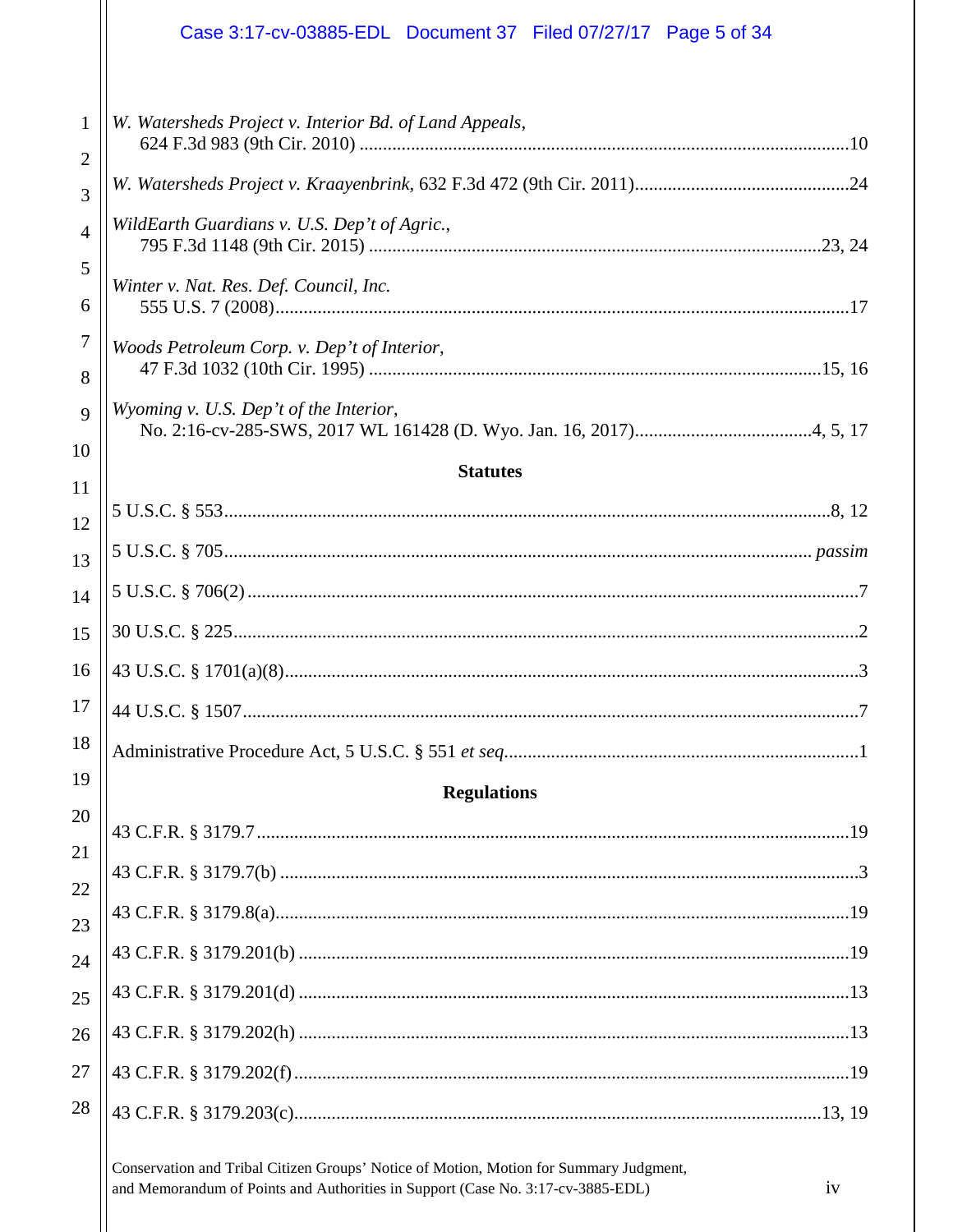# Case 3:17-cv-03885-EDL Document 37 Filed 07/27/17 Page 6 of 34

| 1                   |                            |
|---------------------|----------------------------|
| $\overline{2}$      | <b>Federal Register</b>    |
| 3                   |                            |
| 4                   |                            |
| 5                   |                            |
| 6                   |                            |
| $\overline{7}$<br>8 |                            |
| 9                   |                            |
| 10                  |                            |
| 11                  |                            |
| 12                  |                            |
| 13                  |                            |
| 14                  | <b>Legislative History</b> |
| 15                  |                            |
| 16                  |                            |
| 17                  |                            |
| 18                  | <b>Other Authority</b>     |
| 19                  |                            |
| 20<br>21            |                            |
| 22                  |                            |
| 23                  |                            |
| 24                  |                            |
| 25                  |                            |
| 26                  |                            |
| 27                  |                            |
| 28                  |                            |
|                     |                            |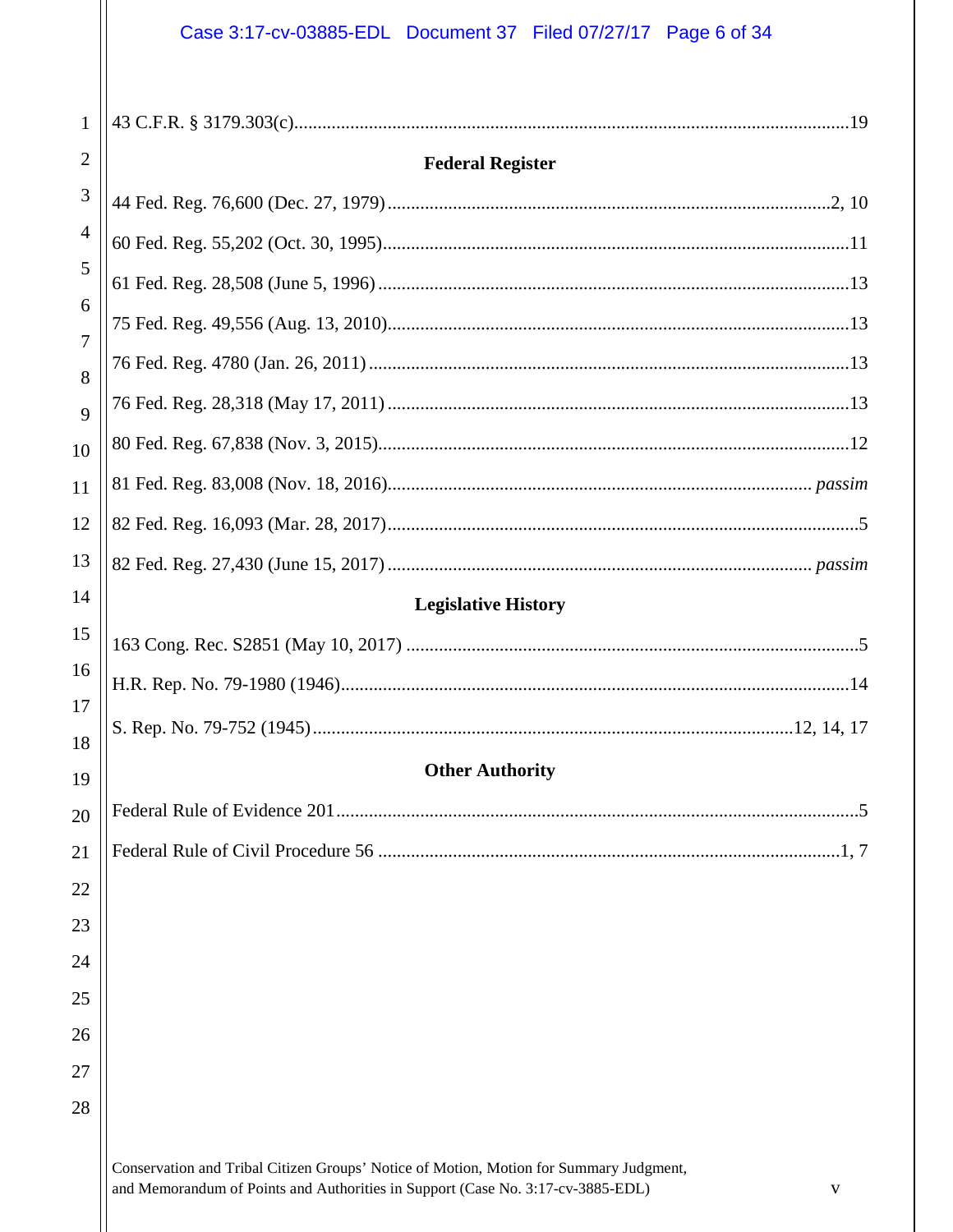1 2 3

4

5

6

7

8

9

10

11

12

13

17

18

19

21

22

23

24

25

## **NOTICE OF MOTION AND MOTION FOR SUMMARY JUDGMENT**

On September 5, 2017, at 9:00 a.m., or as soon as possible thereafter, Plaintiffs Sierra Club, et al. (collectively "Conservation and Tribal Citizen Groups") will move for summary judgment pursuant to Federal Rule of Civil Procedure 56. Conservation and Tribal Citizen Groups seek an order setting aside the June 15, 2017 decision by the Bureau of Land Management ("BLM") to indefinitely stay parts of its Waste Prevention, Production Subject to Royalties, and Resource Conservation Rule ("Waste Prevention Rule" or "Rule"), which took effect on January 17, 2017. 82 Fed. Reg. 27,430 (June 15, 2017) ("Stay Notice").

# **MEMORANDUM OF POINTS AND AUTHORITIES**

#### **STATEMENT OF THE ISSUES**

14 15 16 20 Last year, following government reports documenting a serious problem of the waste of publicly-owned natural gas as a result of oil and gas drilling on federal and tribal lands, and years of study and public input, BLM promulgated a rule to prevent such waste. Before the Waste Prevention Rule became effective, the Rule's challengers moved for a judicial stay, but the district court concluded that they were not likely to succeed on the merits and would not be irreparably harmed and so denied the stay. As a result, the Rule went into effect in January 2017. In response to industry's claims that operators needed additional time to comply, many of the Rule's key provisions have compliance deadlines in January 2018. But just last month—without any notice, public input, or consideration of the impacts of his action—Secretary of the Interior Ryan Zinke issued the Stay Notice staying compliance with those January 2018 deadlines. The Secretary did not have authority to do so.

While a new administration may seek to change the policies of previous ones, no federal agency has authority to change the compliance dates in a duly promulgated effective rule without first providing notice and an opportunity for public comment, thoroughly explaining its decision, and pointing to facts in the record to support the change, pursuant to the Administrative Procedure Act ("APA"), 5 U.S.C. § 551 *et seq*. The Secretary attempts to circumvent these important constraints on agency authority by relying on the "relief pending review" provision of the APA, 5 U.S.C. § 705,

26 27 28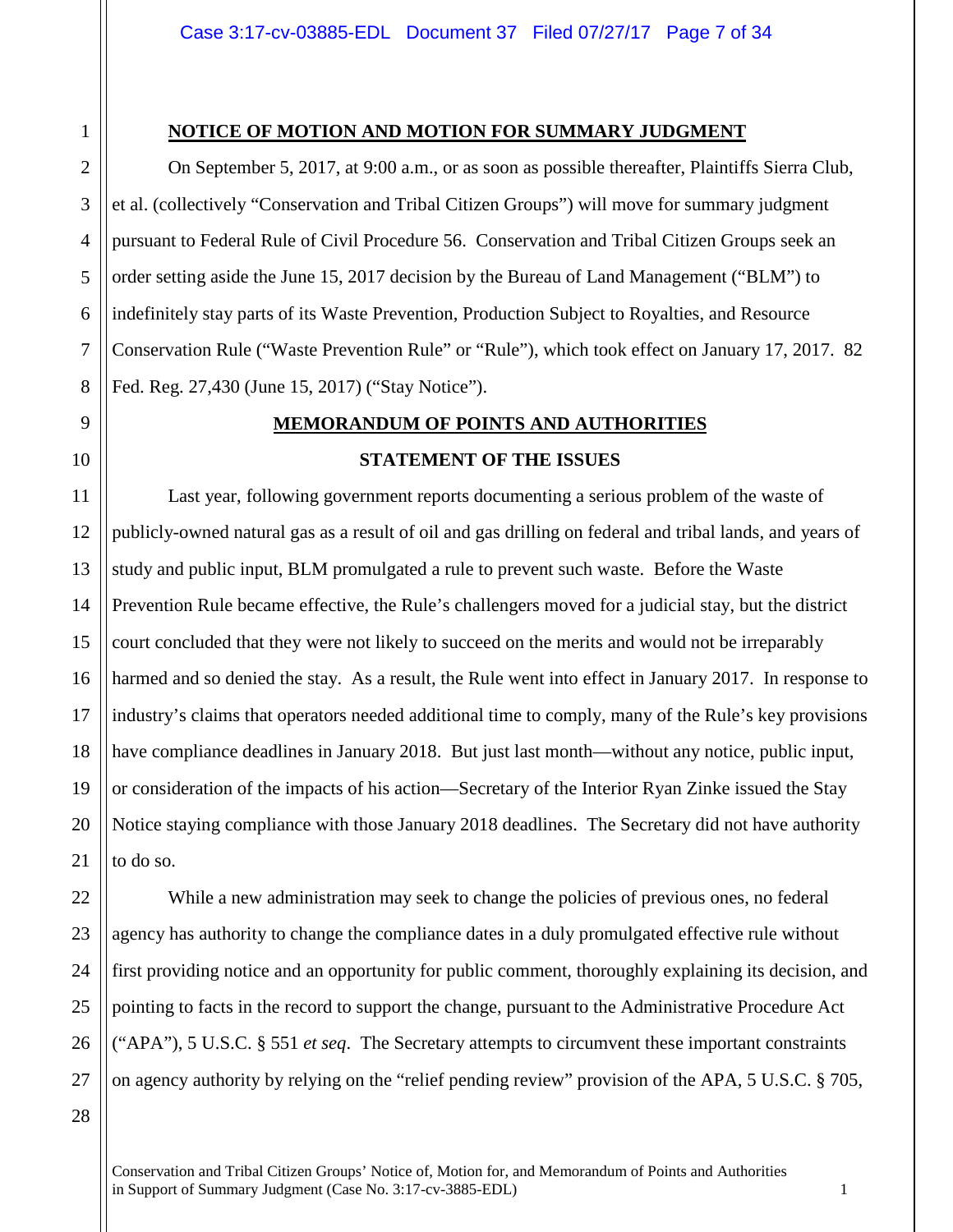2 which permits agencies, when "justice so requires," to postpone the effective date of new rules pending judicial review. This provision does not authorize the Stay Notice for three reasons.

9 12 13 First, section 705 cannot be used to "postpone" the effective date of a rule that has already gone into effect. The Waste Prevention Rule went into effect five months before the Secretary issued the Stay Notice. Second, section 705 stays must be for the purpose of allowing for *judicial*  review, not *administrative* reconsideration. Third, an agency seeking to stay a new rule under section 705 must demonstrate that "justice … requires" a stay by showing that the four traditional factors for such equitable relief are met. At minimum, it is arbitrary for an agency to issue such a stay without considering both sides of the equity scale. Yet, the brief Stay Notice fails to address the four equitable factors or to consider *any* of the Rule's benefits that will be lost a result of the stay, such as reduced waste of public resources, increased royalty payments to states, tribes, and local communities, and decreased air pollution. Given the Secretary's failure to follow the required procedures under the APA, this Court should vacate the unauthorized Stay Notice.

#### **RELEVANT FACTS**

#### **I. BLM Promulgates the Waste Prevention Rule.**

Under the Mineral Leasing Act ("MLA"), BLM has a duty to ensure that oil and gas companies developing publicly-owned natural resources "use all reasonable precautions to prevent waste of oil or gas." 30 U.S.C. § 225. Pursuant to this provision and other statutory mandates, BLM has long regulated venting and flaring of natural gas produced on public lands and determined when operators must pay royalties to the federal government for wasted gas. *See* 81 Fed. Reg. 83,008, 83,017 (Nov. 18, 2016) (discussing BLM regulation under Notice to Lessees and Operators of Onshore Federal and Indian Oil and Gas Leases (NTL-4A), 44 Fed. Reg. 76,600 (Dec. 27, 1979)).

23 26 In 2008 and 2010, the Government Accountability Office ("GAO") identified a pervasive problem of preventable natural gas waste and associated air pollution on public and tribal lands and found that BLM's existing venting and flaring requirements were "insufficient and outdated." 81 Fed. Reg. at 83,009–10. BLM had not updated its regulations addressing natural gas waste and royalty payments in more than three decades. *Id.* at 83,017. Meanwhile, technology had advanced:

27 28

1

3

4

5

6

7

8

10

11

14

15

16

17

18

19

20

21

22

24

25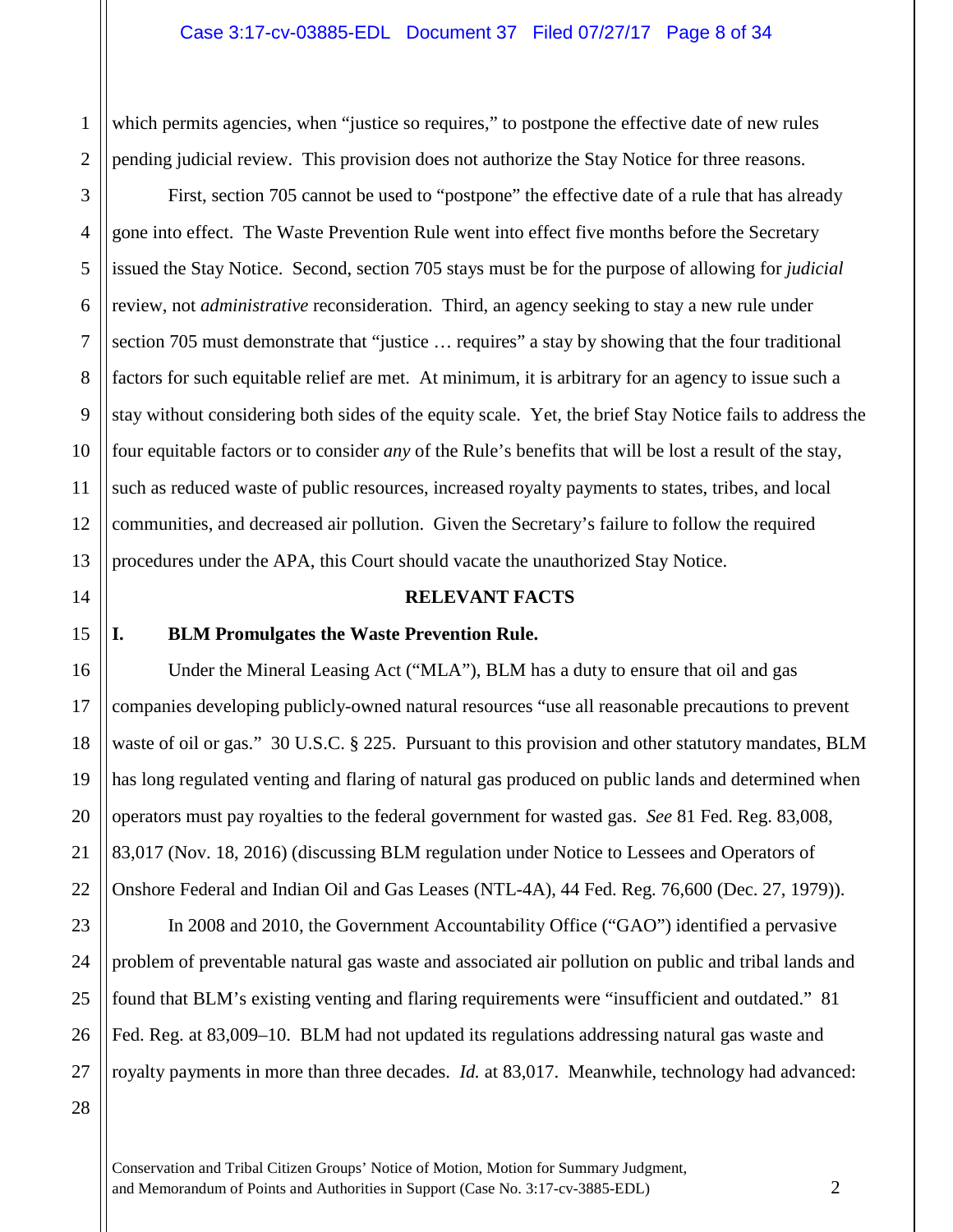#### Case 3:17-cv-03885-EDL Document 37 Filed 07/27/17 Page 9 of 34

1 2 new drilling and gas capture technologies fundamentally changed both how much gas is wasted and how much can be captured and put to use. *Id*. at 83,009, 83,017.

3

4

5

6

7

8

9

10

11

15

18

19

20

21

22

23

BLM estimates that federal oil and gas lessees vented or flared more than 462 billion cubic feet of natural gas on public and tribal lands between 2009 and 2015—enough gas to serve over 6.2 million homes for a year. *Id.* at 83,015. This wasted gas is vented or flared from wells and associated equipment—sometimes by design, but also often due to improper functioning. And that figure does not even account for the significant amount of gas that leaks from wells and storage site equipment. *Id.* Much of this wasted gas could be captured or avoided using proven technologies. *Id*. at 83,010–11. Doing so would save millions of dollars in lost royalty revenues for federal, state, and tribal governments that could be used for schools, health care, and infrastructure. *Id.* at 83,014.

12 13 14 16 17 Venting, flaring, or leaking natural gas into the air also harms human health and the environment. Natural gas is made up of methane, a powerful greenhouse gas, as well as other smogforming volatile organic compounds ("VOCs") and carcinogenic hazardous air pollutants, which cause serious negative public health effects. *Id.* at 83,009, 83,014. In addition to preventing waste, BLM also has an obligation under the Federal Land Policy and Management Act ("FLPMA") to manage public lands "in a manner that will protect ... environmental, [and] air and atmospheric ... values." 43 U.S.C. § 1701(a)(8).

In 2014, BLM commenced a rulemaking process to study and address wasteful venting, flaring, and leaking of natural gas on public and tribal lands. *Id.* at 83,010. After soliciting extensive stakeholder feedback from states, tribes, companies, trade organizations, nongovernmental organizations, and citizens, BLM issued a proposed rule in early 2016. *Id*. BLM then considered more than 330,000 public comments, and finalized the Waste Prevention Rule on November 18, 2016. *Id.* The Rule's effective date was January 17, 2017. *Id.* at 83,008.

24 25 26 27 28 Among the Rule's requirements, operators must capture and sell natural gas that would otherwise be vented or flared, based on a phased-in capture target that tightens from 85% in January 2018 to 98% by 2026. *Id.* at 83,082 (discussing 43 C.F.R. § 3179.7(b)). Operators also must comply with specific performance standards to reduce waste from some types of equipment, like storage tanks and pneumatic controllers, and periodically inspect their facilities for leaks and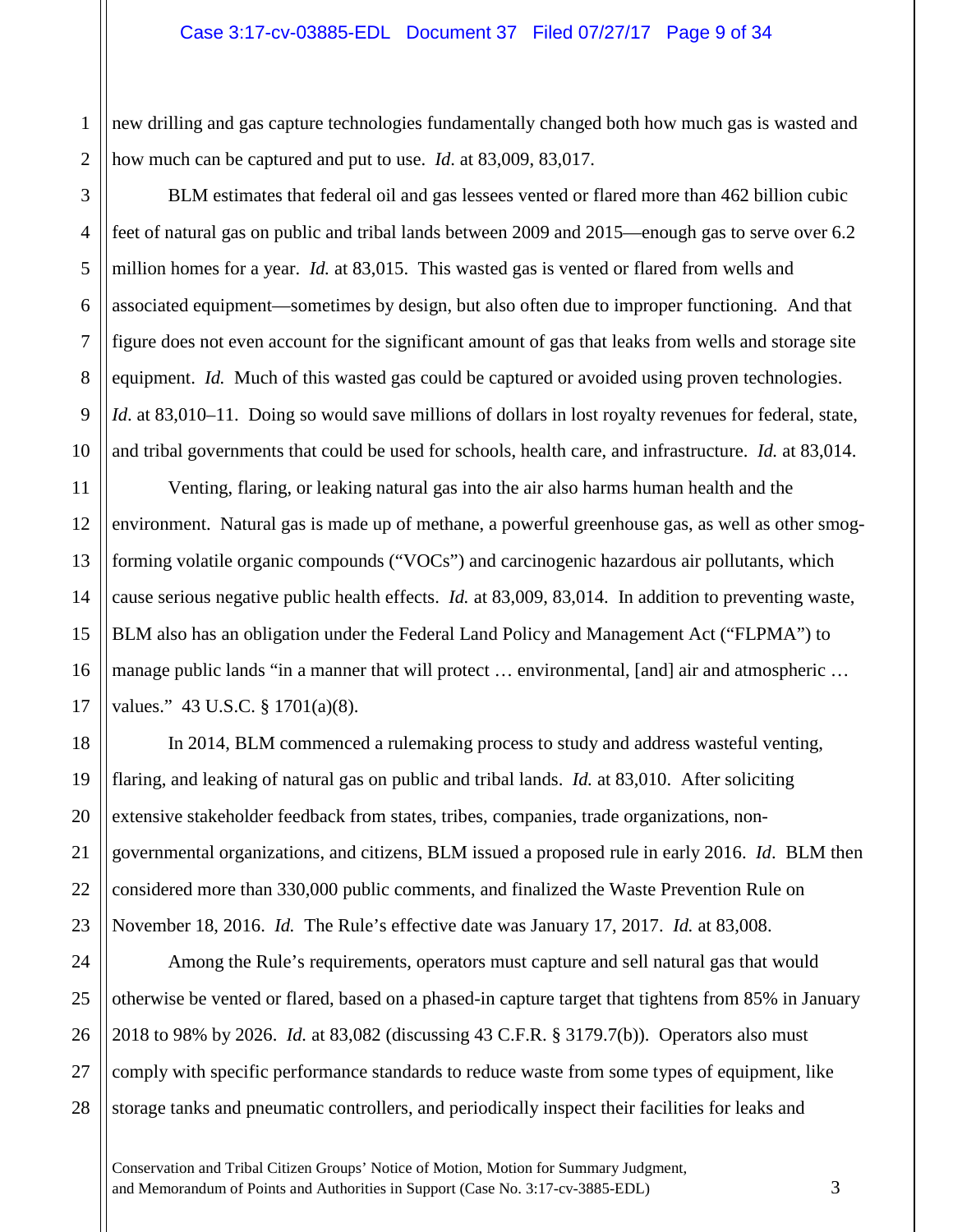1 2 3 promptly repair any leaks identified. *Id.* at 83,011–12. Operators were required to comply with some of the Rule's requirements, such as the requirement to submit waste minimization plans with applications for permits to drill, starting on January 17, 2017. In response to comments requesting additional time to comply with the Rule, BLM chose to phase in other Rule requirements, including the capture requirements and leak detection and repair program, to ease potential burdens on operators. *See id.* at 83,024, 83,033. For those provisions, BLM set a compliance deadline of January 17, 2018, one year after the Rule's effective date. *Id.* at 83,033, 83,082.

BLM estimated that the Rule would reduce wasteful venting of natural gas by 35% and wasteful flaring by 49%, and increase royalties by up to \$14 million per year. *Id.* at 83,014. It further found that the Rule would significantly benefit local communities, public health and the environment by increasing royalty revenues, reducing the visual and noise impacts associated with flaring, protecting communities from smog and carcinogenic air toxic emissions, and reducing greenhouse gas pollution. *Id.* at 83,014, 83,021. BLM concluded that the Waste Prevention Rule's benefits outweighed its costs "by a significant margin," with "net benefits ranging from \$46 million to \$199 million per year." *Id.* at 83,013. Even for the smallest companies, the compliance costs are modest, reducing profits by around 0.15% annually on average. *Id.* at 83,013–14.

# **II. Industry and Some States Unsuccessfully Attempt to Block the Waste Prevention Rule from Taking Effect.**

Shortly after BLM finalized the Waste Prevention Rule, the Western Energy Alliance ("WEA"), the Independent Petroleum Association of America, and the states of North Dakota, Wyoming, and Montana sought to preliminarily enjoin the Rule prior to its effective date of January 17, 2017. *Wyoming v. U.S. Dep't of the Interior*, No. 2:16-cv-285-SWS, 2017 WL 161428, at \*1 (D. Wyo. Jan. 16, 2017). BLM opposed the motion, arguing:

The waste of public resources and the associated loss of royalty revenues are ongoing harms suffered by the American public and federal, state, and tribal governments that far outweigh Petitioners' speculative economic harms. Because Petitioners have failed ... to overcome the public's strong interest in utilizing, rather than wasting, domestic energy sources, their request for a preliminary injunction must be denied.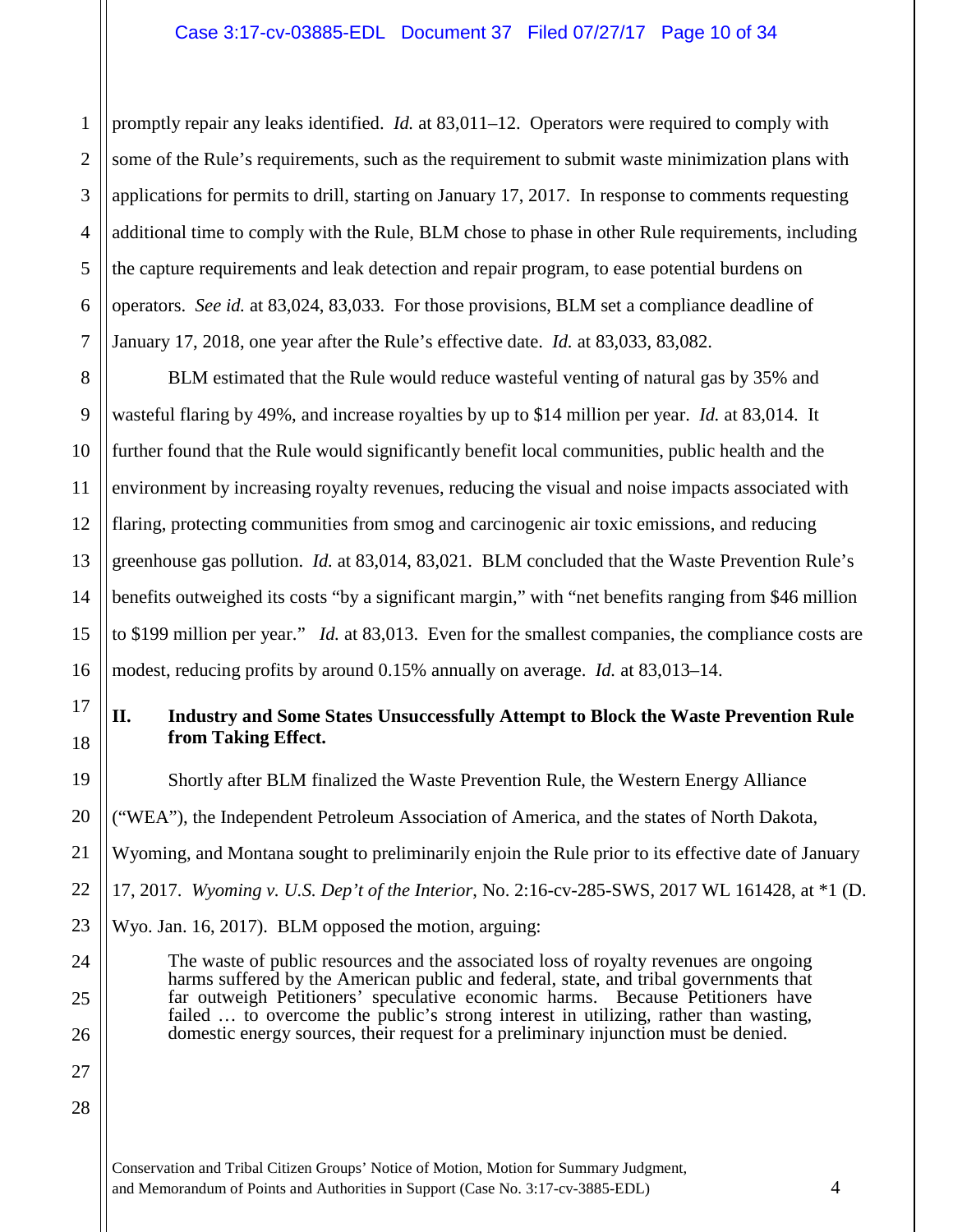1 2 3 4 5 Fed. Resp'ts' Consolidated Opp'n to Pet'rs' & Pet'r-Intervenor's Mots. for Prelim. Inj. ("Fed. Opp'n to Prelim. Inj.") at 2, *Wyoming*, No. 2:[1](#page-10-0)6-cv-285-SWS (D. Wyo. Dec. 15, 2016), ECF No. 70.<sup>1</sup> On January 16, 2017, following briefing and argument, the district court denied the preliminary injunction requests. *Wyoming*, 2017 WL 161428, at \*12. Thus, the Rule became effective on January 17, 2017.

WEA, the American Petroleum Institute ("API") and other industry groups, as well as some states, also lobbied members of Congress to repeal the Rule using the Congressional Review Act. The Congressional Review Act resolution to repeal the Rule was blocked in the Senate, with a majority of Senators voting against the motion to proceed to debate on the resolution on May 10, [2](#page-10-1)017. 163 Cong. Rec. S2851, S2853 (May 10, 2017).<sup>2</sup> As a result, the Rule remained in effect until BLM issued the stay challenged in this case.

6

7

8

9

10

11

12

13

14

15

16

17

18

19

20

21

22

23

24

<span id="page-10-1"></span>28

# **III. Secretary Zinke Stays Future Compliance Dates in the Waste Prevention Rule Without Notice and Comment.**

On June 15, 2017, without advance notice or an opportunity for public comment, Secretary Zinke issued the Stay Notice, purportedly under section 705, staying all sections of the Rule with compliance dates one year or more after the effective date of the Rule "pending judicial review." 82 Fed. Reg. 27,430, 27,431 (June 15, 2017). The stayed provisions include requirements to capture gas, reduce flaring, upgrade or replace certain equipment, and inspect for and repair leaks. *Id.* 

The Stay Notice emphasizes that BLM is conducting an "ongoing" administrative review of the Rule, pursuant to Executive Order No. 13,783, issued by President Donald J. Trump, directing Secretary Zinke to "review" the Waste Prevention Rule and "if appropriate, publish for notice and comment a proposed rule suspending, revising, or rescinding the Rule." *Id.* (citing Exec. Order No. 13,783, Promoting Energy Independence and Economic Growth, at § 7(b)(iv), 82 Fed. Reg. 16,093,

<span id="page-10-0"></span><sup>25</sup> 26 27 <sup>1</sup> Pursuant to Federal Rule of Evidence 201, this court "may take judicial notice of papers filed in other courts." *Hott v. City of San Jose*, 92 F. Supp. 2d 996, 998 (N.D. Cal. 2000), *aff'd*, 22 F. App'x 799 (9th Cir. 2001); *accord Burbank-Glendale-Pasadena Airport Auth. v. City of Burbank*, 136 F.3d 1360, 1364 (9th Cir. 1998).

 $2$  Available on Congress' website at: www.congress.gov/crec/2017/05/10/CREC-2017-05-10.pdf (last visited July 24, 2017).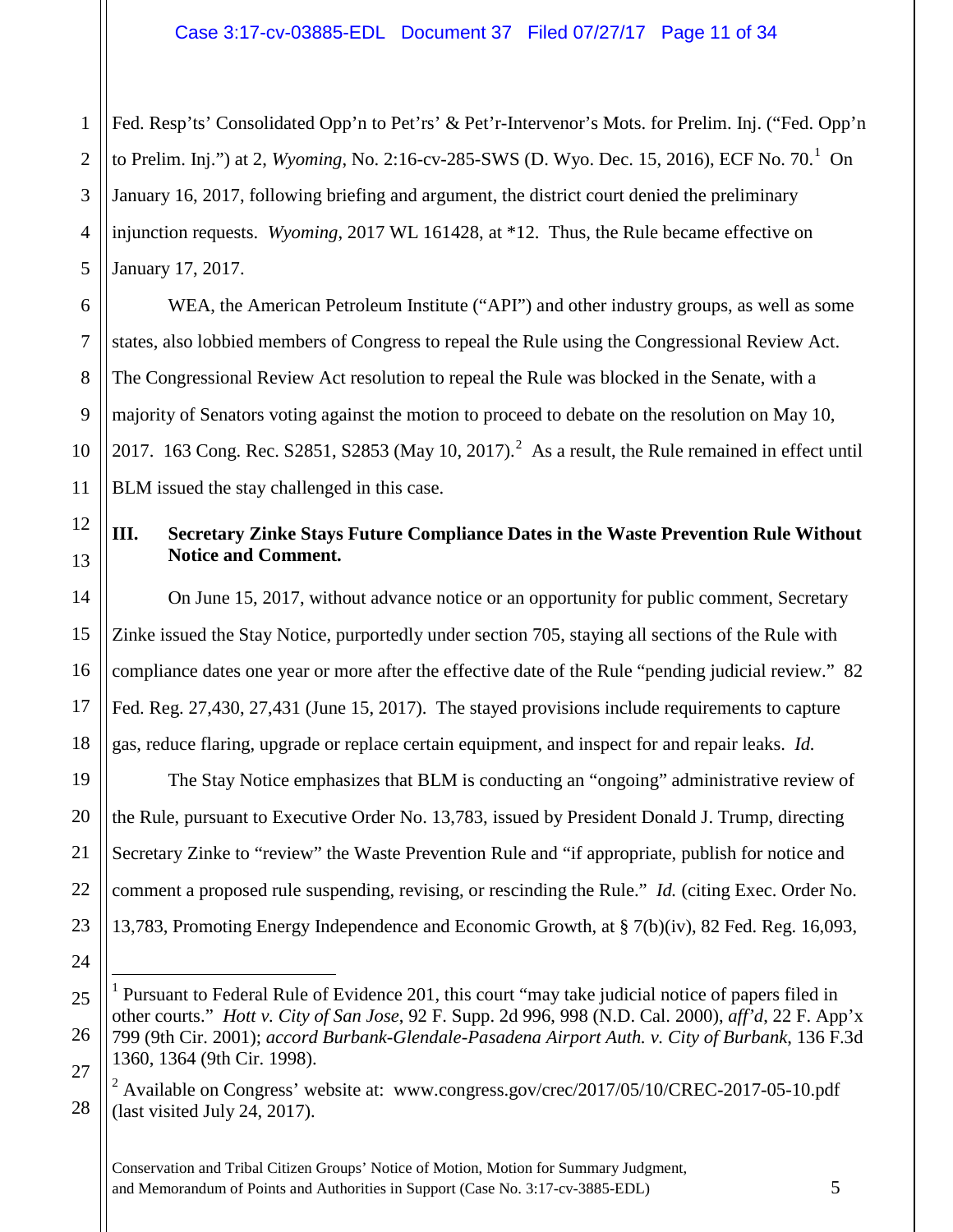16,096 (Mar. 28, 2017)). Secretary Zinke issued Secretarial Order No. 3349 to begin implementing this directive on March 29, 2017. *Id.*[3](#page-11-0)

Secretary Zinke also emphasized that he issued the Stay Notice in response to letters from

1

2

3

WEA and API arguing that the Rule is too costly. *Id*.<sup>[4](#page-11-1)</sup> Although the Stay Notice points to the Waste Prevention Rule's costs as a justification for the stay, the *only* evidence cited is the same Regulatory Impact Analysis (RIA) that BLM had previously used to support adoption of the Rule and oppose industry efforts seeking to preliminarily enjoin the Rule, and which demonstrates that the Rule's costs are justified. *Id*. [5](#page-11-2) In the Stay Notice, Secretary Zinke also concludes a stay is necessary because of the uncertain future of the requirements due to pending litigation and the administration's decision to reconsider the Rule. *Id.* The Stay Notice makes no mention of any of the Rule's benefits that would be lost as a result of the stay.

The Stay Notice states that the January 17, 2018 compliance dates are stayed "pending judicial review." *Id*. But just days after announcing the stay, BLM sought to delay that judicial review by moving to postpone the briefing in the challenge to the Rule in the District of Wyoming, arguing that the agency needs time to "propose to revise or rescind the Rule." Fed. Resp'ts' Mot. to Extend Briefing Deadlines ("Fed. Extension Mot.") at 3, *Wyoming*, No. 2:16-cv-285-SWS (D. Wyo. June 20, 2017), ECF No. 129. Indeed, BLM asserted that it would be a waste of the court's resources to review the case while BLM revises the Rule, and that BLM's ongoing administrative

Management and Budget, and several other federal agencies:

<span id="page-11-0"></span> $3$  Secretarial Order No. 3349 is available on the U.S. Department of the Interior's website at: https://www.doi.gov/sites/doi.gov/files/uploads/so\_3349\_-american\_energy\_independence.pdf (last visited July 24, 2017).

<span id="page-11-1"></span><sup>&</sup>lt;sup>4</sup> Both letters are available on BLM's website. Letter from Kathleen M. Sgamma, WEA, to Secretary of the Interior Ryan Zinke (Apr. 4, 2017), [https://www.blm.gov/sites/blm.gov/files/](https://www.blm.gov/sites/blm.gov/files/WEA_Letter_VF.pdf)

[WEA\\_Letter\\_VF.pdf](https://www.blm.gov/sites/blm.gov/files/WEA_Letter_VF.pdf) (last visited July 24, 2017); Letter from Jack N. Gerard, API, to Secretary of the Interior Ryan Zinke (May 16, 2017), [https://www.blm.gov/sites/blm.gov/files/](https://www.blm.gov/sites/blm.gov/files/API_Letter_VF.pdf)

[API\\_Letter\\_VF.pdf](https://www.blm.gov/sites/blm.gov/files/API_Letter_VF.pdf) (last visited July 24, 2017). In these letters, both WEA and API acknowledged that a suspension or postponement of the Rule would require BLM to undertake notice and comment rulemaking.

<span id="page-11-2"></span><sup>&</sup>lt;sup>5</sup> The RIA is publicly available as part of the rulemaking docket for the Waste Prevention Rule on Regulations.gov, a website maintained by the U.S. Environmental Protection Agency, Office of

<sup>28</sup> https://www.regulations.gov/document?D=BLM-2016-0001-9127 (last visited July 24, 2017).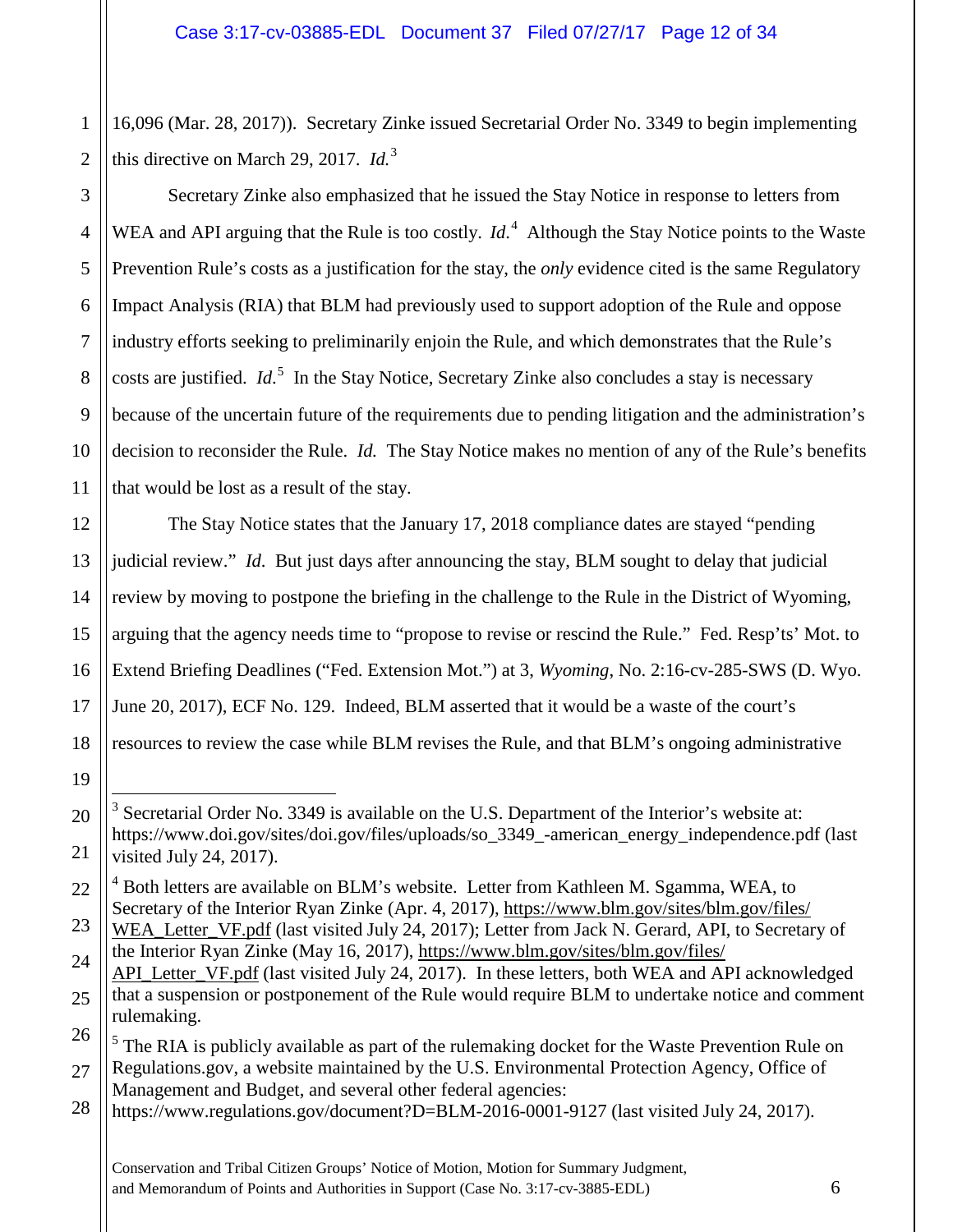2 3 4 5 review might obviate any need for judicial review. *Id.* at 4. On June 27, 2017, the court granted BLM's request—delaying briefing in that case while BLM proceeds with administrative reconsideration of the Rule. Order at 3, *Wyoming*, No. 2:16-cv-285 (D. Wyo. June 27, 2017), ECF No. 133. As a result, the vast majority of the waste reduction benefits BLM anticipated from the Rule have been stayed indefinitely. *See* RIA at 6 Table 1-3(d).[6](#page-12-0)

1

6

7

8

9

10

11

12

13

14

15

16

17

18

<span id="page-12-0"></span>19

20

<span id="page-12-1"></span>21

22

#### **STANDARD OF REVIEW**

Summary judgment is appropriate when "there is no genuine dispute as to any material fact and the movant is entitled to judgment as a matter of law." Fed. R. Civ. P. 56(a). Rule 56 allows a party to file for summary judgment "at any time" until 30 days after the close of discovery. Fed. R. Civ. P. 56(b). Accordingly, plaintiffs may move for summary judgment "at the commencement of an action." Fed. R. Civ. P. 56(b) advisory committee's note to 2010 amendment.<sup>[7](#page-12-1)</sup>

Under the APA, judicial reversal of an agency action is appropriate when the agency decision is "arbitrary, capricious, [or] an abuse of discretion," "in excess of statutory … authority," or made "without observance of procedure required by law."  $5 \text{ U.S.C.}$  § 706(2)(A), (C), (D). An agency's action is arbitrary and capricious "if the agency has relied on factors which Congress has not intended it to consider, entirely failed to consider an important aspect of the problem, offered an explanation for its decision that runs counter to the evidence before the agency, or is so implausible

 $6$  Table 1-3(d) quantifies the Rule's estimated annual benefits between 2017 and 2026. The stayed provisions, which include everything other than liquids unloading, account for 85% of the upper range of the Rule's quantified benefits.

<sup>&</sup>lt;sup>7</sup> The Conservation and Tribal Citizen Groups seek prompt resolution of this case through a motion for summary judgment because the compliance deadlines that Secretary Zinke has illegally stayed are less than six months away. There is no need for this Court to await the completion of the

<sup>23</sup> 24 administrative record because the Stay Notice is facially invalid and time is of the essence. *See*  Order Denying Mot. to Hold Mot. for Partial Summ. J. in Abeyance, *Yurok Tribe v. U.S. Bureau of Reclamation*, No. 16-cv-06863-WHO (N.D. Cal. Dec. 13, 2016), ECF No. 41. Moreover, the Stay

<sup>25</sup> Notice relies on only five documents—Executive Order No. 13,783, Secretarial Order No. 3349, letters from WEA and API, and the RIA—all of which are publicly available in the Federal Register

<sup>26</sup> 27 or on government websites and therefore subject to judicial notice. *See* 44 U.S.C. § 1507 ("The contents of the Federal Register shall be judicially noticed."); *Eidson v. Medtronic, Inc.*, 981 F. Supp. 2d 868, 879 (N.D. Cal. 2013) (noting that "public records and government documents

<sup>28</sup> available from reliable sources on the Internet" are typically subject to judicial notice (quotation omitted)).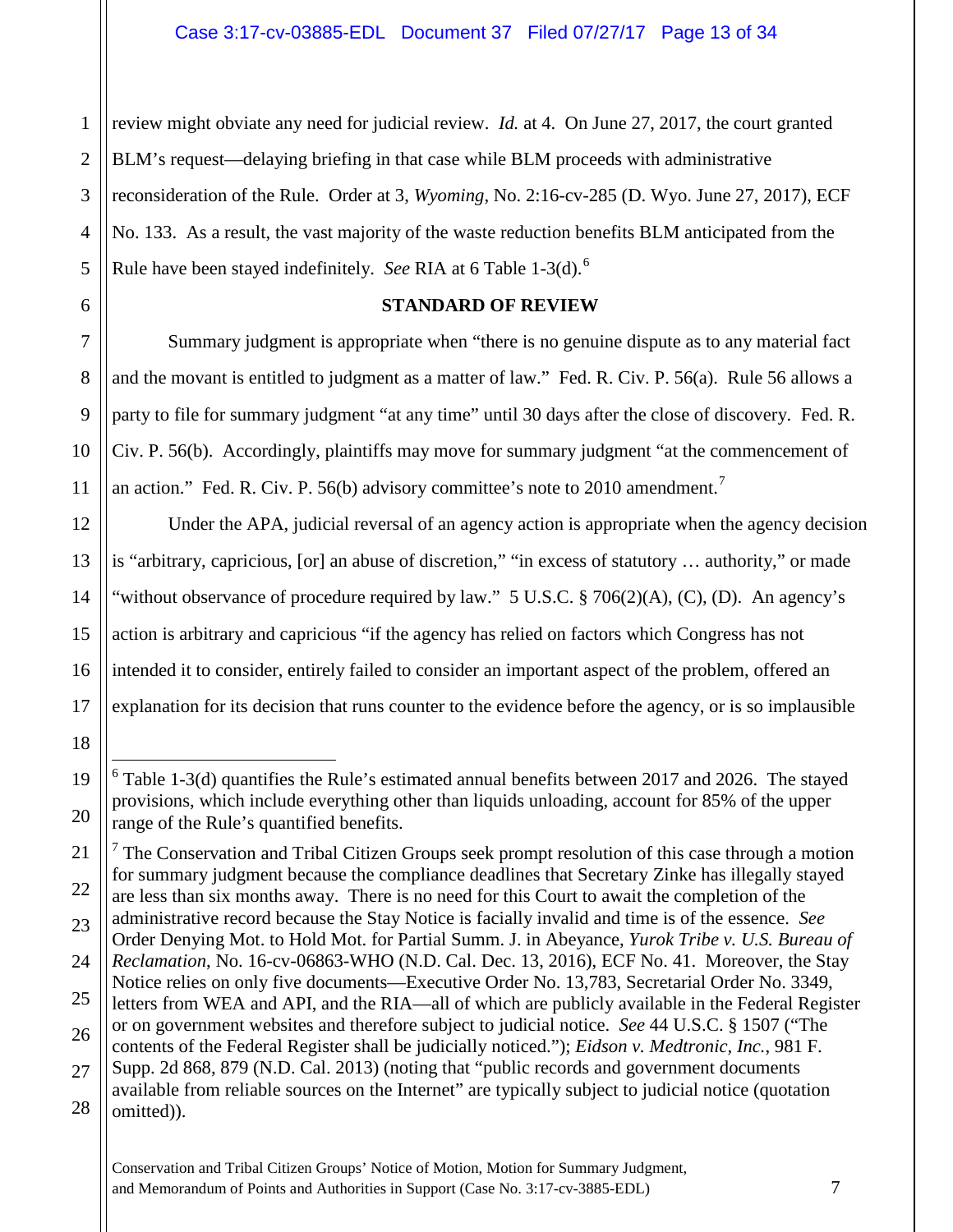1 2 3 4 5 6 7 that it could not be ascribed to a difference in view or the product of agency expertise." *Motor Vehicle Mfrs. Ass'n v. State Farm Mut. Auto. Ins. Co.*, 463 U.S. 29, 43 (1983) ("*State Farm*"). Furthermore, when an agency reverses course from its previous position, it must provide a "reasoned analysis." *Id.* at 42, 57; *see also Encino Motorcars, LLC v. Navarro*, 136 S. Ct. 2117, 2126 (2016) (requiring a "reasoned explanation" for "disregarding facts and circumstances that underlay or were engendered by the prior policy") (quoting *FCC v. Fox Television Stations, Inc.*, 556 U.S. 502, 516 (2009) ("*Fox*")).

An agency is not entitled to deference to its interpretation of a statute that it is not charged with implementing, such as the APA. *Air N. Am. v. Dep't of Transp.*, 937 F.2d 1427, 1436 (9th Cir. 1991).

## **ARGUMENT**

This case is appropriate for summary judgment because the Stay Notice by its plain terms violates the law. The APA requires that to revise a duly promulgated regulation, including its compliance deadlines, an agency must undergo a notice-and-comment rulemaking, develop a record to support its action, and thoroughly explain its decision. In a bid to circumvent these important procedures and quickly stay the Waste Prevention Rule, Secretary Zinke attempts to force a square peg into a round hole by invoking section 705's authority to *postpone* a *not-yet-effective* rule pending *judicial* review, to instead *stay* an *effective* rule so that BLM may *administratively*  reconsider it. In doing so, he has exceeded his authority. While the Court may invalidate the stay on this basis alone, the Secretary also entirely failed to demonstrate in the Stay Notice that "justice so requires" a stay, as section 705 mandates. Finally, as demonstrated through their declarations, the Conservation and Tribal Citizen Groups have standing to challenge the Secretary's unlawful reliance on section 705.

23 24

8

9

10

11

12

13

14

15

16

17

18

19

20

21

22

25

#### **I. Secretary Zinke Lacks Authority to Alter the Rule's Compliance Dates Without a Notice-and-Comment Rulemaking.**

26 27 28 Absent statutory authorization, which (as explained in Part II below) is lacking here, Secretary Zinke cannot alter a rule's compliance deadlines by extending them indefinitely without providing notice and an opportunity for public comment under the APA,  $5 \text{ U.S.C.} \text{ } \text{\$ } 553(\text{b})-(\text{c})$ , and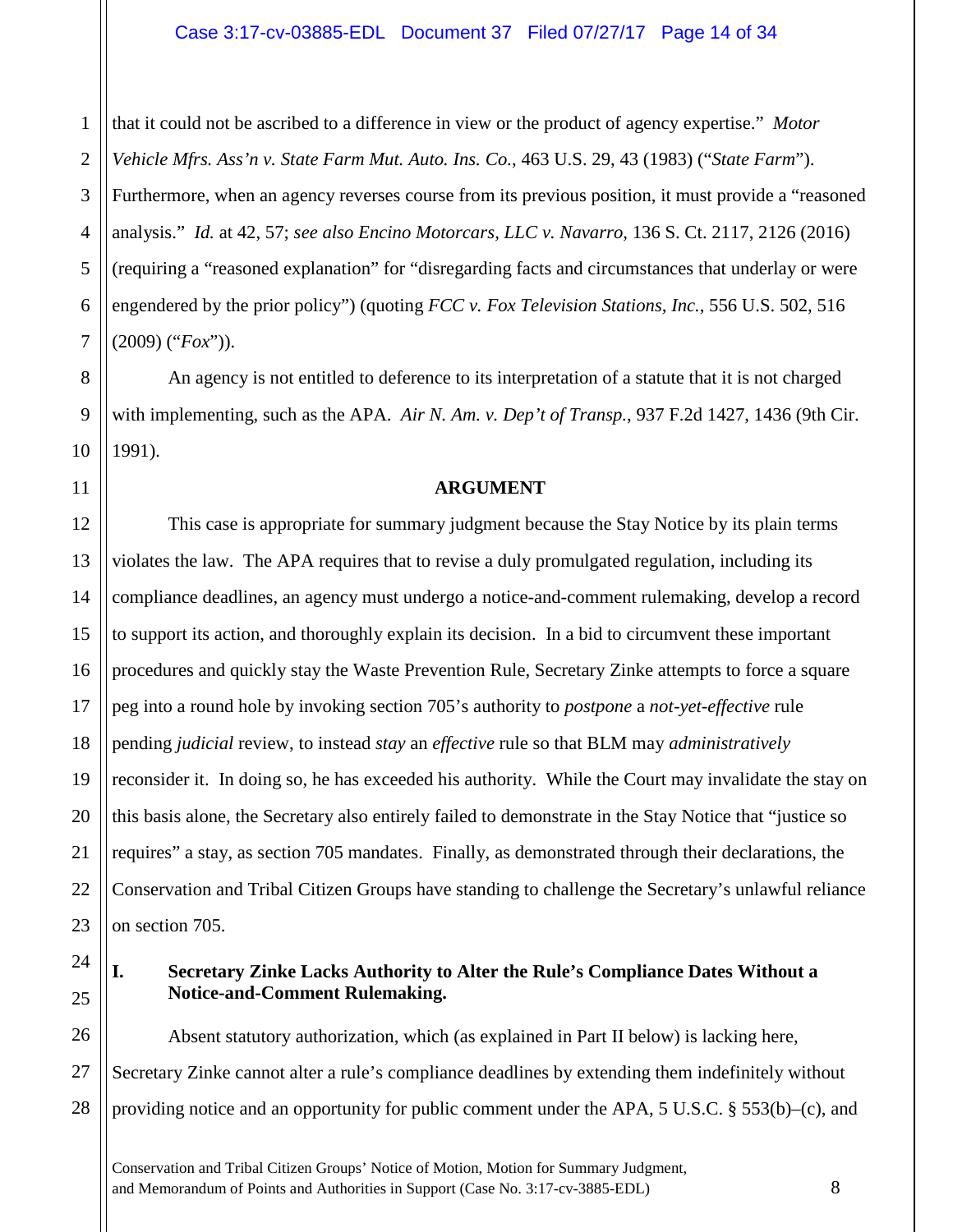#### Case 3:17-cv-03885-EDL Document 37 Filed 07/27/17 Page 15 of 34

2 3 justifying the extension under the relevant substantive statutes. Because Secretary Zinke issued the stay of compliance deadlines without any notice, public input, or explanation of how it is consistent with the relevant statutes, the stay is unlawful.

1

11

18

19

20

21

22

4 5 6 7 8 9 10 12 13 14 15 16 17 As the D.C. Circuit held in striking down the Environmental Protection Agency's ("EPA") recent similar bid to delay oil and gas methane regulations, an agency has no "inherent authority" to stay compliance with its own duly promulgated regulations. *Clean Air Council v. Pruitt*, --F.3d--, No. 17-1145, 2017 WL 2838112, at \*4 (D.C. Cir. July 3, 2017). Absent specific statutory authority to stay a regulation, an agency must enforce that regulation until it has validly changed it. *Id.* And as the courts have held repeatedly, "an agency decision which effectively suspends the implementation of important and duly promulgated standards … constitutes rulemaking subject to notice and comment requirements of 5 U.S.C. § 553." *Envtl. Def. Fund, Inc. v. Gorsuch*, 713 F.2d 802, 816 (D.C. Cir. 1983); *see Nat. Res. Def. Council, Inc. v. EPA*, 683 F.2d 752, 764 (3d Cir. 1982) ("*NRDC*") ("The indefinite postponement of the effective date of a final rule fits the APA definition of 'rule.'"); *see also Nat. Res. Def. Council v. Abraham*, 355 F.3d 179, 206 (2d Cir. 2004) ("*Abraham*") ("[B]ecause the February 2 delay was promulgated without complying with the APA's notice-and-comment requirements, and because the final rule failed to meet any of the exceptions to those requirements, it was an invalid rule.").

The Third Circuit has explained that if an agency was not required to go through notice and comment rulemaking to revise a rule's effective date or compliance dates, "it would mean that an agency could guide a future rule through the rulemaking process, promulgate a final rule, and then effectively repeal it, simply by indefinitely postponing its operative date." *NRDC*, 683 F.2d at 762. This type of end run around the APA's procedures is not permitted.

23 24 25 26 27 28 But that is precisely what Secretary Zinke seeks to do here. BLM promulgated its Waste Prevention Rule following years of study and extensive public input and provided a thorough explanation of how the Rule addresses the growing problem of natural gas waste. In contrast, Secretary Zinke issued the Stay Notice indefinitely suspending the key compliance deadlines *without any notice or public input*, much less careful study and a thorough explanation for undoing waste control measures that BLM previously deemed necessary and justified. Moreover, the effect of the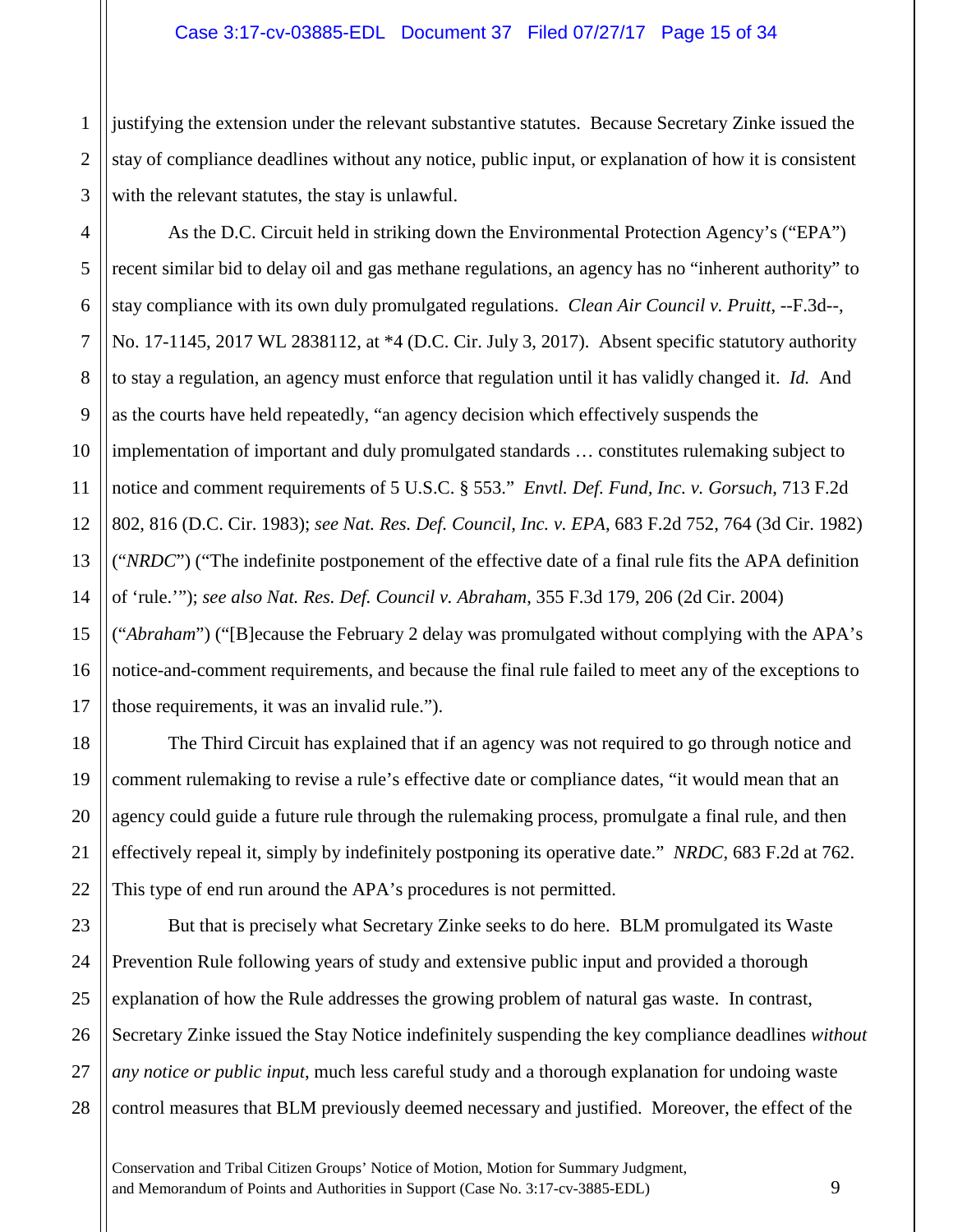1 2 3 4 5 6 7 8 9 10 11 12 13 14 15 16 17 18 19 20 21 22 23 24 25 26 stay is to create a regulatory void with respect to waste prevention: BLM's Stay Notice does not even revert to the prior outdated regulatory regime, NTL-4A. $^8$  $^8$  The APA's procedural requirements are aimed at preventing just this type of sudden, major change in policy without any public input or explanation. *See id.* at 760–64; *see also Riverbend Farms, Inc. v. Madigan*, 958 F.2d 1479, 1486 (9th Cir. 1992) ("It is a fundamental tenet of the APA that the public must be given some indication of what the agency proposes to do so that it might offer meaningful comment thereon."). Because Secretary Zinke lacks authority to alter the Waste Prevention Rule's compliance dates without complying with the APA's procedures, the Stay Notice is invalid. **II. APA Section 705 Does Not Authorize the Secretary to Stay Compliance Dates in an Already-Effective Rule While BLM Considers Revisions to the Rule.**  Having failed to undertake the effort to revise the rule pursuant to the APA, Secretary Zinke unlawfully attempts to shoehorn the stay into BLM's authority under section 705, which provides: When an agency finds that justice so requires, it may postpone the effective date of action taken by it, pending judicial review. On such conditions as may be required and to the extent necessary to prevent irreparable injury, the reviewing court, including the court to which a case may be taken on appeal from or on application for certiorari or other writ to a reviewing court, may issue all necessary and appropriate process to postpone the effective date of an agency action or to preserve status or rights pending conclusion of the review proceedings. 5 U.S.C. § 705. Section 705 allows an agency to stay the effective date of a rule while its validity is being adjudicated; it does not give agencies free rein to repeal rules without complying with the APA's required procedures simply because the agency is having second thoughts, as the Secretary has done here. Indeed, the Secretary's reliance on section 705 is unlawful for three reasons. **A. Section 705 Does Not Authorize the Secretary to Postpone a Rule that Is Already in Effect.** The court's "first step" in interpreting statutory language is to determine whether it has a "plain and unambiguous meaning." *W. Watersheds Project v. Interior Bd. of Land Appeals*, 624 F.3d 983, 987 (9th Cir. 2010) (quotation omitted)). If the statute is "unambiguous, the agency, like <sup>8</sup> BLM determined that NTL-4A is outdated, not "particularly effective," and "subject to inconsistent

<span id="page-15-0"></span>27 28 application." 81 Fed. Reg. at 83,015, 83,017, 83,038. But even NTL-4A provided more protection from natural gas waste than BLM provides in the wake of its Stay Notice. For example, NTL-4A required operators to justify and get BLM approval on a case-by-case basis for venting and flaring, and to measure and report vented and flared gas. 44 Fed. Reg. at 76,601.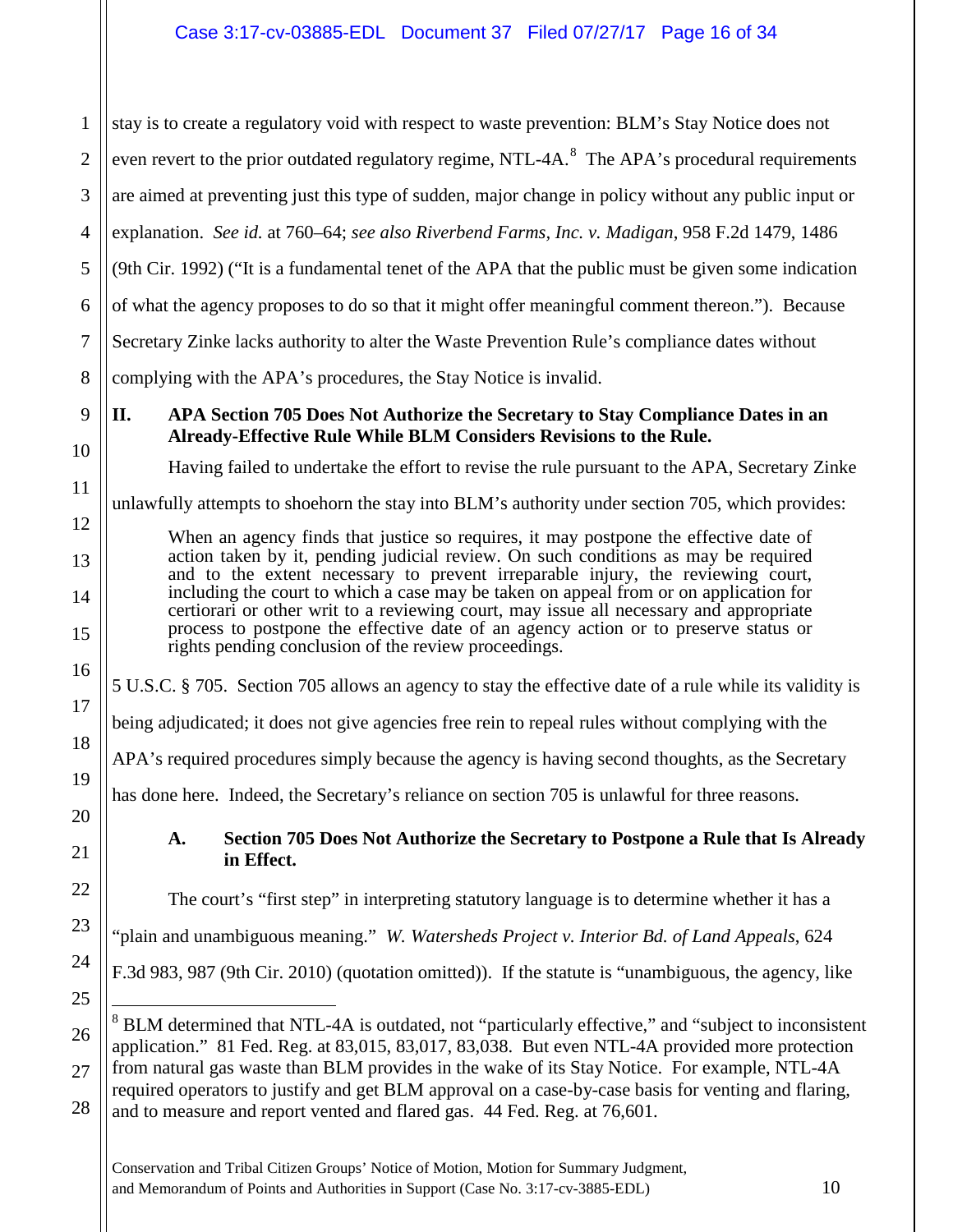the courts, must follow Congress's express will." *R.T. Vanderbilt Co. v. Babbitt*, 113 F.3d 1061, 1065 (9th Cir. 1997). Here, section 705's plain text only authorizes BLM to "postpone the effective date of action taken by it" under certain circumstances. 5 U.S.C. § 705. It does not authorize BLM to stay a rule that is already in effect, as it has done here.

The Waste Prevention Rule's "effective date" was January 17, 2017. 81 Fed. Reg. at 83,008 ("The final rule is effective on January 17, 2017."). BLM cannot "postpone" this deadline because it has already passed. Postpone means "to put off to a later time." *Postpone*, Merriam-Webster, www.merriam-webster.com/dictionary/postpone (last visited July 24, 2017). "[O]ne can only postpone something that has not yet occurred." *Merriweather v. Sherwood*, 235 F. Supp. 2d 339, 342 (S.D.N.Y. 2002) (construing Prison Litigation Reform Act provision authorizing courts to "postpone the effective date of an automatic stay"). BLM's attempt to postpone the Rule's January 17, 2017 effective date on June 15, 2017 is no more plausible than the example given by the court in *Merriweather*: "If a wedding occurs on September 2, one cannot 'postpone' the wedding until September 30 on September 5." *Id.*

The D.C. Circuit has squarely rejected just such an attempt by the EPA to "postpone the effective date" of an already effective rule pursuant to section 705. *Safety*‐*Kleen Corp. v. EPA*, No. 92-1629, 1996 U.S. App. LEXIS 2324, at \*2–3 (D.C. Cir. Jan. 19, 1996) (per curiam); *see also* 60 Fed. Reg. 55,202, 55,203–04 (Oct. 30, 1995) (EPA's stay notice). The court held that section 705 "permits an agency to postpone the effective date of a not yet effective rule, pending judicial review. It *does not* permit an agency to suspend without notice and comment a promulgated rule." *Safety-Kleen*, 1996 U.S. App. LEXIS, at \*2–3 (emphasis added).

Without offering any support or rationale, the Stay Notice asserts that future compliance dates are "within the meaning of the term 'effective date' as that term is used in section 705 of the APA." 82 Fed. Reg. at 27,431. This interpretation—for which BLM does not receive any deference, *see Air N. Am.*, 937 F.2d at 1436—is inconsistent with the plain language and intent of the statute. Section 705's use of "effective date" in the singular demonstrates Congress' understanding that a rule or other action has one effective date—the date when it goes into effect not a series of effective dates tied to compliance deadlines. *See CTS Corp. v. Waldburger*, 134 S.Ct.

Conservation and Tribal Citizen Groups' Notice of Motion, Motion for Summary Judgment, and Memorandum of Points and Authorities in Support (Case No. 3:17-cv-3885-EDL) 11

1

2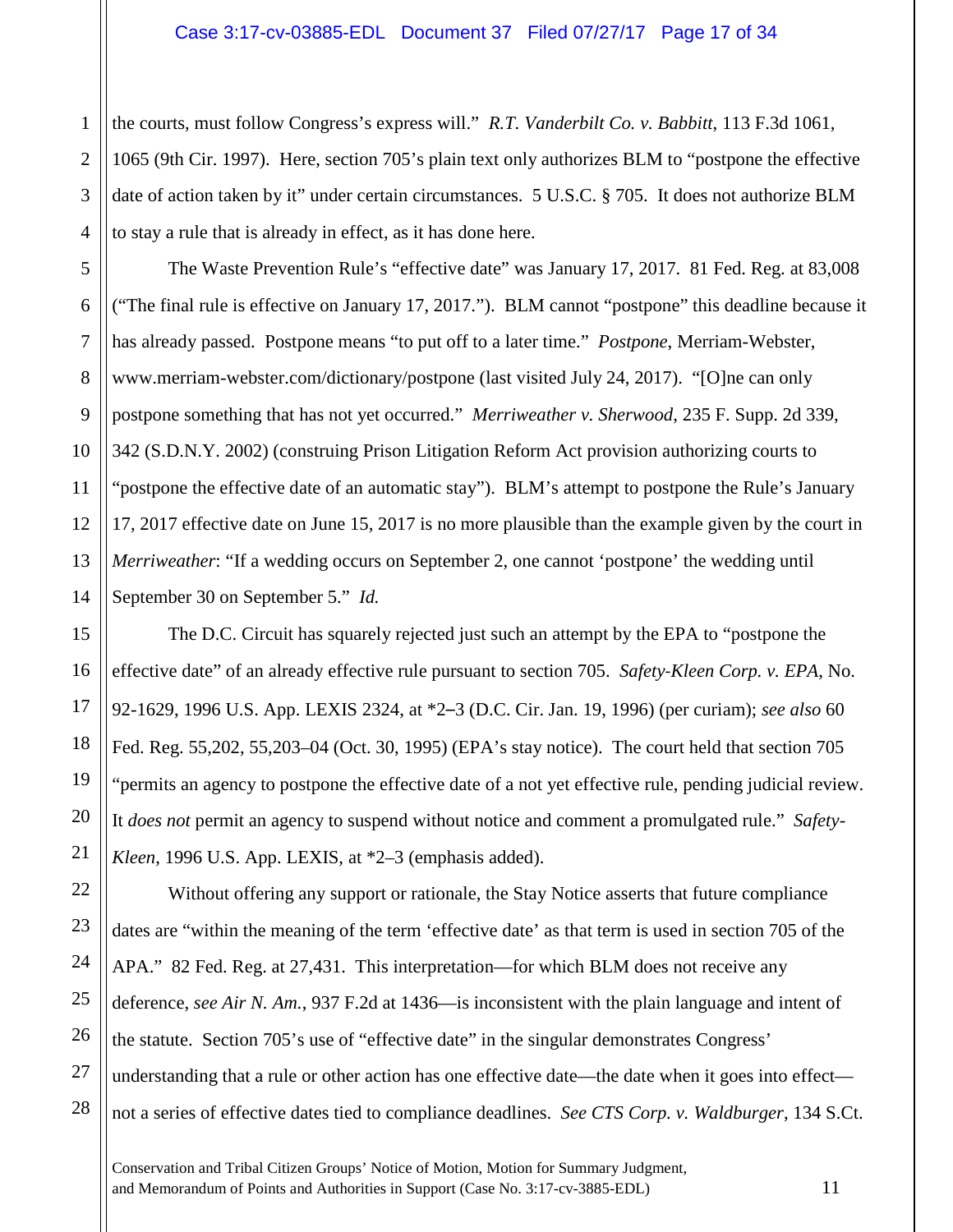2175, 2186–87 (2014) (noting that a statute's reference to the covered time period for a statute of limitations in the singular would be an "awkward way" to refer to two different time periods).<sup>[9](#page-17-0)</sup>

1

2

3

4

5

6

7

8

9

10

11

12

13

14

15

16

17

18

19

20

21

22

23

<span id="page-17-0"></span>24

25

26

<span id="page-17-1"></span>27

28

Another APA provision reinforces this straightforward reading. *See Torres v. Lynch*, 136 S. Ct. 1619, 1626 (2016) (holding that courts must "interpret the relevant words not in a vacuum, but with reference to the statutory context" (quotation omitted)). Section 553(d), which sets forth the APA's rulemaking procedures, states that "[t]he required publication or service of a substantive rule shall be made not less than 30 days before its effective date." 5 U.S.C. § 553(d). This provision would make no sense if "effective date" means any "compliance date" and might permit agencies to defer publication of portions of a substantive rule until long after the rule takes effect.

As the APA's legislative history indicates, this publication requirement was intended to "afford persons affected a reasonable time to prepare for the effective date of a rule or rules or to take any other action which the issuance of rules may prompt." S. Rep. No. 79-752, at 201 (1945).<sup>10</sup> Thus, section 553(d) provides time for challengers of a rule to seek immediate relief from a court or an agency where they believe a rule should be stayed pending judicial review, just as the challengers to the Waste Prevention Rule did (unsuccessfully) here. But the window of time for a section 705 stay ends when the Rule goes into effect. Otherwise, a rule's detractors could make an end run around the APA's procedures by seeking a 705 stay years after a rule takes effect.

Indeed, the Secretary's interpretation would turn the APA's process for orderly rulemaking and implementation of rules on its head by creating tremendous regulatory uncertainty. *See Price v. Stevedoring Servs., Inc.*, 697 F.3d 820, 830 (9th Cir. 2012) (en banc) (noting that the APA's formal rulemaking procedures are intended to provide "predictability to regulated parties"). Rejecting an agency's attempt to stay a rule's future compliance dates under a different legal authority, the

 $9$  Indeed, regulations often have multiple compliance dates that may be triggered years following the rule's effective date. *See, e.g.*, 80 Fed. Reg. 67,838, 67,882-83 (Nov. 3, 2015) (setting multiple compliance dates for different provisions of power plant effluent limitations guidelines, requiring compliance with some provisions by the rule's effective date, and deferring compliance with others until eight years after rule's effective date).

 $10$  Available on the U.S. Department of Justice's website, https://www.justice.gov/sites/default/files/jmd/legacy/2014/03/20/senaterept-752-1945.pdf (last visited July 24, 2017).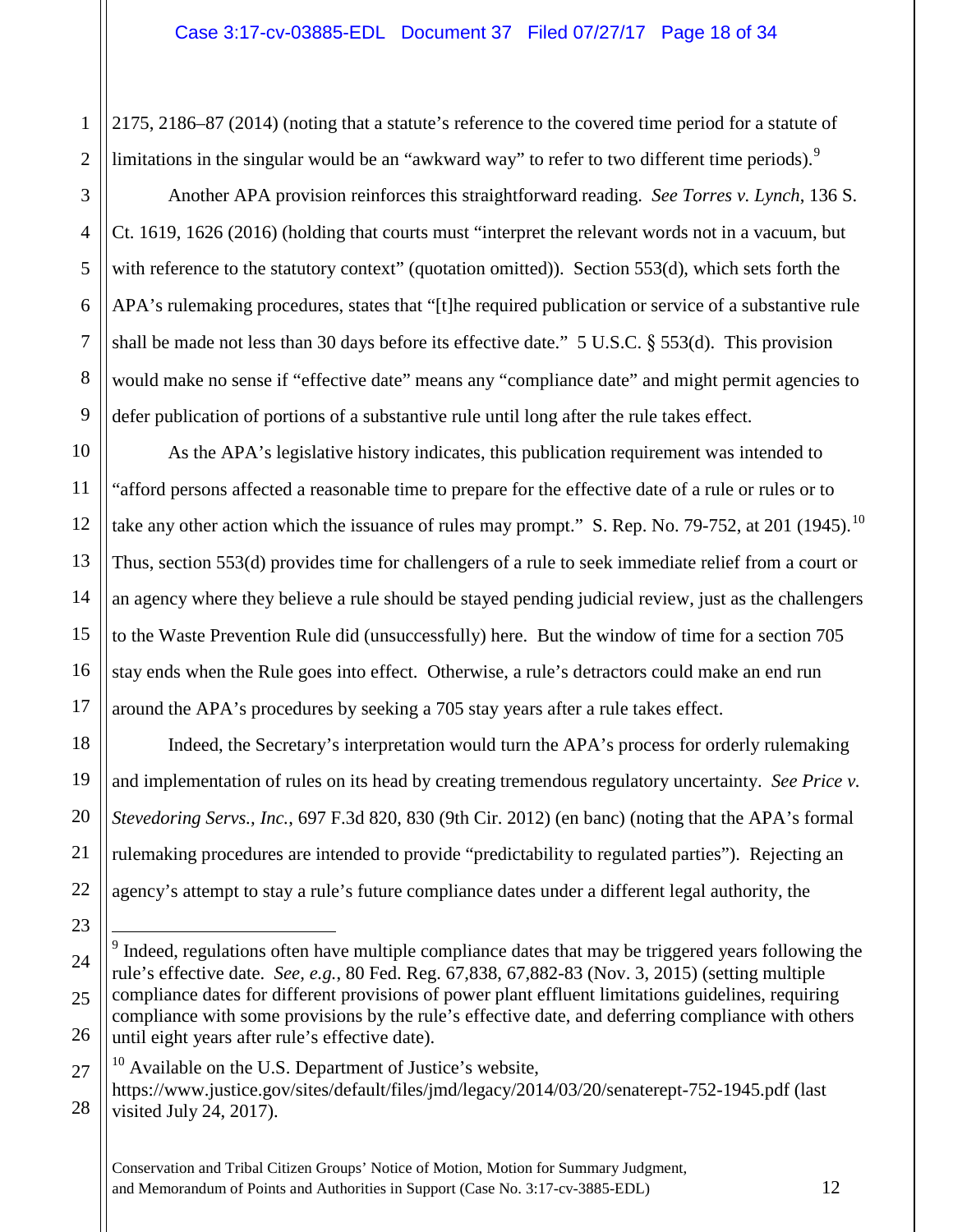#### Case 3:17-cv-03885-EDL Document 37 Filed 07/27/17 Page 19 of 34

1 2 3 4 5 6 7 8 Second Circuit reasoned that it was "inconceivable" that Congress would authorize agencies to amend or revoke their regulations without notice and comment up until various compliance dates have passed, in part because it "would completely undermine any sense of certainty." *Abraham*, 355 F.3d at 197. This is particularly true for a rule like the Waste Prevention Rule, which contains ongoing compliance deadlines that become more stringent over time. Under Secretary Zinke's counter-textual reading of section 705, agencies could stay compliance obligations many years after a rule has become effective, creating significant uncertainty for regulated entities and public beneficiaries alike.

9 10 11 12 13 14 15 16 17 18 19 20 21 22 23 This plain language reading—that a rule has one "effective date"—is also the way in which BLM used the term in the Waste Prevention Rule. In the preamble to the Rule, BLM uses the term "effective date" more than 70 times to refer to January 17, 2017, *not* to future compliance dates. *E.g.*, 81 Fed. Reg. at 83,013 ("The final version … makes clear that for competitive leases issued after the effective date of this rule, the BLM has the flexibility to set rates at or above 12.5 percent."). In fact, some of the compliance dates that BLM is seeking to postpone by claiming they are themselves the "effective date" are in fact measured by reference to the "effective date" of January 17, 2017. *See, e.g.*, 43 C.F.R. §§ 3179.201(d), 202(h) ("The operator must replace the pneumatic [device](s) not later than 1 year after the effective date."); *id.* § 3179.203(c) ("[N]o later than one year after the effective date … the operator must" take certain steps to reduce emissions from storage vessels). For other provisions that specifically reference the January 17, 2018 compliance date, like the capture requirements, BLM explained in the preamble that this date was one year from the "effective date" of the final rule. 81 Fed. Reg. at 83,011, 83,021–22. Secretary Zinke's new interpretation is not only contrary to the text of the statute, but is contrary to the way agencies have long used the term "effective date," including in the Waste Prevention Rule.<sup>[11](#page-18-0)</sup>

Conservation and Tribal Citizen Groups' Notice of Motion, Motion for Summary Judgment, and Memorandum of Points and Authorities in Support (Case No. 3:17-cv-3885-EDL) 13

24

<span id="page-18-0"></span><sup>25</sup> 26 27 28  $11$  EPA also has previously interpreted section 705 as not authorizing postponements of effective dates that have already passed. *See* 76 Fed. Reg. 28,318, 28,326 (May 17, 2011) ("[T]he effective date of the [rules] has already passed and thus a stay under APA section 705 is not appropriate."); 76 Fed. Reg. 4780, 4788 (Jan. 26, 2011) ("Postponing an effective date implies action before the effective date arrives."); 75 Fed. Reg. 49,556, 49,563 (Aug. 13, 2010) (similar); 61 Fed. Reg. 28,508, 28,508 (June 5, 1996) (on remand from *Safety-Kleen*, distinguishing the effective date of the rule from "the compliance dates by which different requirements of the final rule must be met").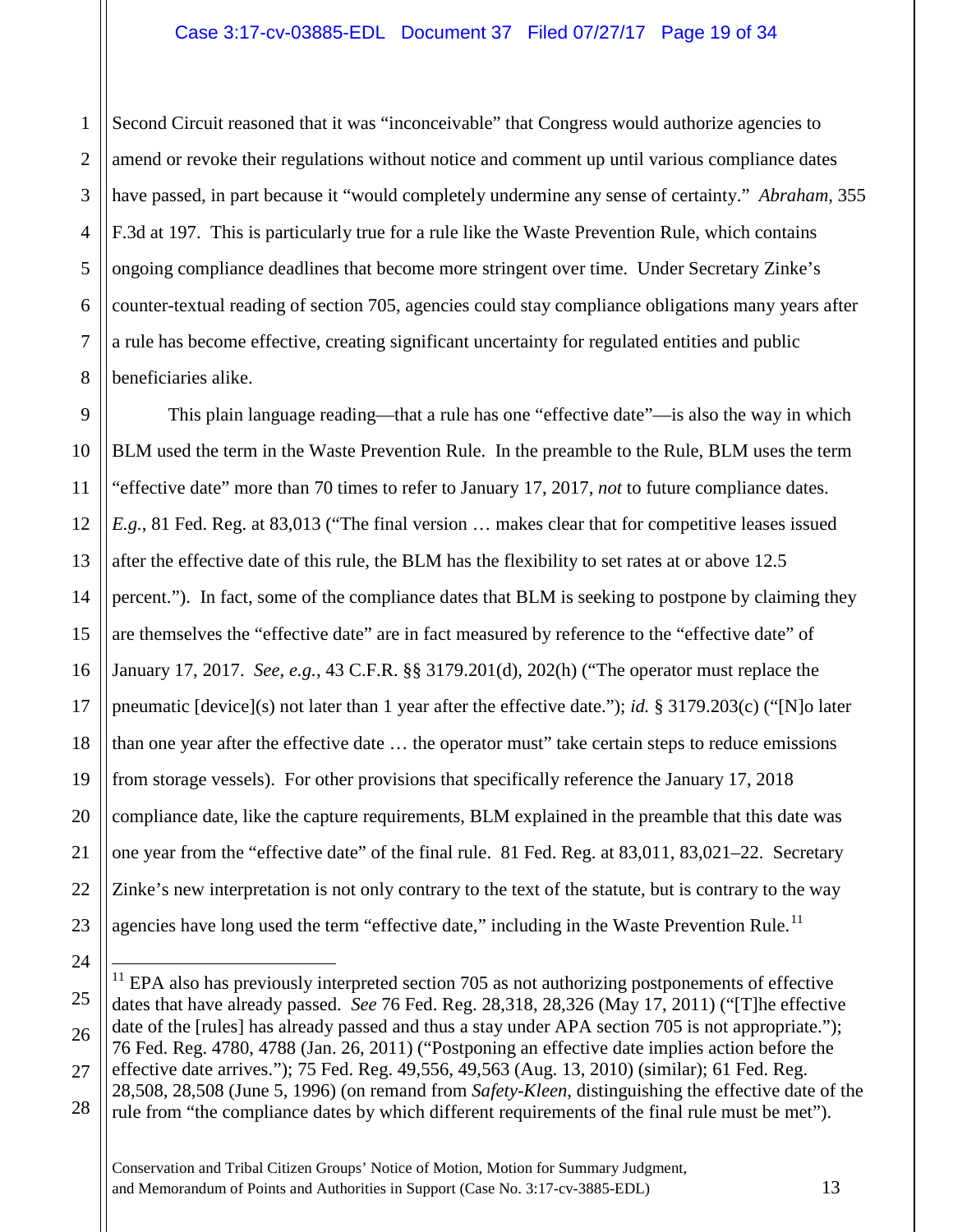BLM's attempt to stay the Waste Prevention Rule violates section 705's plain and unambiguous text, which authorizes BLM to postpone the effective date of a rule, and not to stay a rule that is already in effect.

1

2

3

4

## **B. Secretary Zinke Illegally Issued the Stay to Allow for Administrative Reconsideration, and Not Judicial Review.**

Secretary Zinke also violates section 705's plain text by staying the rule to enable BLM's administrative reconsideration, and not to allow for "judicial review," as required by the statute. 5 U.S.C. § 705. BLM's statements and actions demonstrate that the Stay Notice's claim that the Rule is being stayed pending litigation is simply a pretext for relieving operators from their obligation to control waste while BLM reconsiders the Rule.

The APA's plain language provides that agencies may postpone a regulation's effective date only "pending judicial review." *Id.*; *see also Bakersfield City Sch. Dist. v. Boyer*, 610 F.2d 621, 624 (9th Cir. 1979) ("The agency … may postpone or stay agency action pending such judicial review."). The legislative history of that provision confirms that it was intended to "afford parties an adequate *judicial* remedy," H.R. Rep. No. 79-1980, at 277 (1946) (emphasis added),  $^{12}$  $^{12}$  $^{12}$  and to "provide. intermediate *judicial* relief … in order to make *judicial* review effective," S. Rep. No. 79-752, at 213 (emphases added).

Section 705 does not provide the Secretary authority to stay a rule pending administrative reconsideration. *Sierra Club v. Jackson*, 833 F. Supp. 2d 11, 33–34 (D.D.C. 2012) (holding a stay under section 705 "plainly must be tied to the underlying pending litigation" and not used to alter a rule "pending reconsideration"). Accordingly, an agency seeking to stay a rule under section 705 "must have articulated, at a minimum, a rational connection between its stay and the underlying litigation." *Id.* at 34. Moreover, courts will look beyond an agency's stated rationale where it appears that the agency is relying on judicial review as a pretext for a stay pending reconsideration. In *Jackson*, the court rejected EPA's rationale for its section 705 stay, noting that "although EPA

<span id="page-19-0"></span> $12$  Available on the U.S. Department of Justice's website, https://www.justice.gov/sites/default/files/jmd/legacy/2014/06/09/houserept-1980-1946.pdf (last visited July 24, 2017).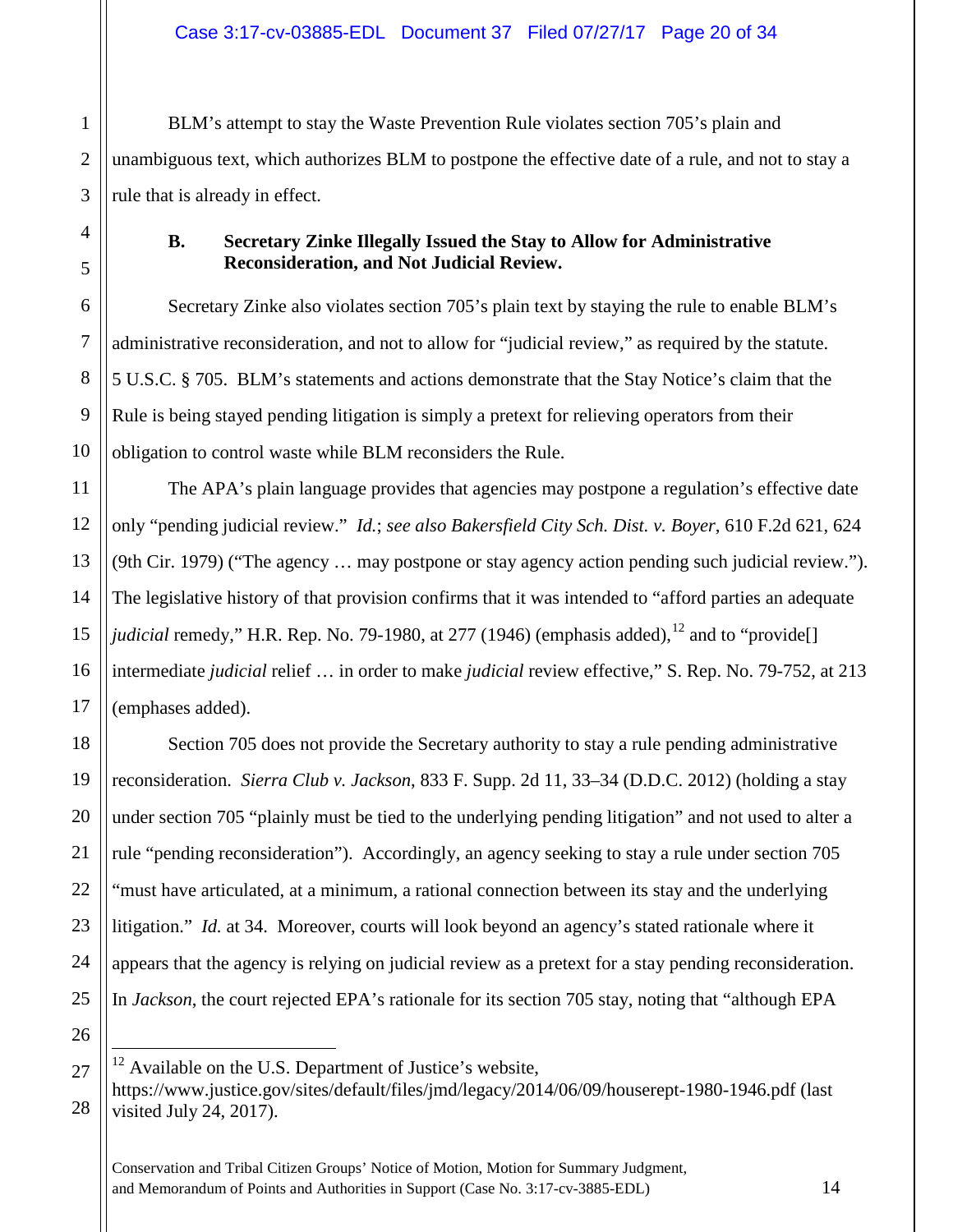1 2 3 4 5 6 paid lip service to the pending litigation," the purpose and effect of EPA's action was to stay the rules "pending reconsideration, not litigation." *Id.* at 33–34.The court concluded: "This sl[e]ight of hand is not authorized either by the Clean Air Act or the APA." *Id.* at 34; *see also Woods Petroleum Corp. v. Dep't of Interior*, 47 F.3d 1032, 1040 (10th Cir. 1995) (admonishing the Interior Department for using a statutory provision "as a mere vehicle to achieve an ulterior objective otherwise unattainable").

Secretary Zinke attempts the same sleight of hand here. The Stay Notice justifies the stay based on both the "pending litigation *and* administrative review of the Rule." 82 Fed. Reg. at 27,431 (emphasis added). But just five days after staying the Rule, BLM asked the District of Wyoming to *delay* briefing in that litigation for 90 days, and the court granted the motion. *See supra*, at 6–7.

7

8

9

10

11

27

12 13 14 15 16 17 18 19 20 21 22 23 24 25 BLM's statements in that extension request demonstrate that, just as in *Jackson*, Secretary Zinke is paying "lip service" to the pending litigation as a pretext for his desire to relieve operators of supposed compliance burdens during BLM's administrative reconsideration process. BLM explained that it has "developed a three-step plan … to revise or rescind the Rule" while ensuring that industry will not have to comply in the meantime. Fed. Extension Mot. at 3, *supra*, at 6. The first step is the illegal section 705 stay at issue in this case, which is designed to stay the regulation in order to allow more time for further administrative procedures to reconsider the Rule's requirements, and not to allow for judicial review. *See id.* Indeed, in urging the court to delay the challenge, BLM argued that the "extension will allow BLM to devote its resources to developing and promulgating a [new] rule … rather than to the defense of a Rule that BLM is actively reconsidering," and "ensure that the Court's and Parties' time and resources are not wasted litigating a Rule which may soon be replaced." *Id.* BLM acknowledged that its reconsideration might ultimately obviate the need for judicial review altogether. *Id*. To claim under these facts that Secretary Zinke intends the Stay Notice to afford an opportunity for judicial review stretches the limited statutory authority conferred by section 705 beyond its breaking point.

26 28 The timing of BLM's request also confirms that the stay was motivated by reconsideration plans and not judicial review. The District of Wyoming litigation has been pending since November 2016. BLM previously argued that a stay of all the Rule's provisions pending litigation was not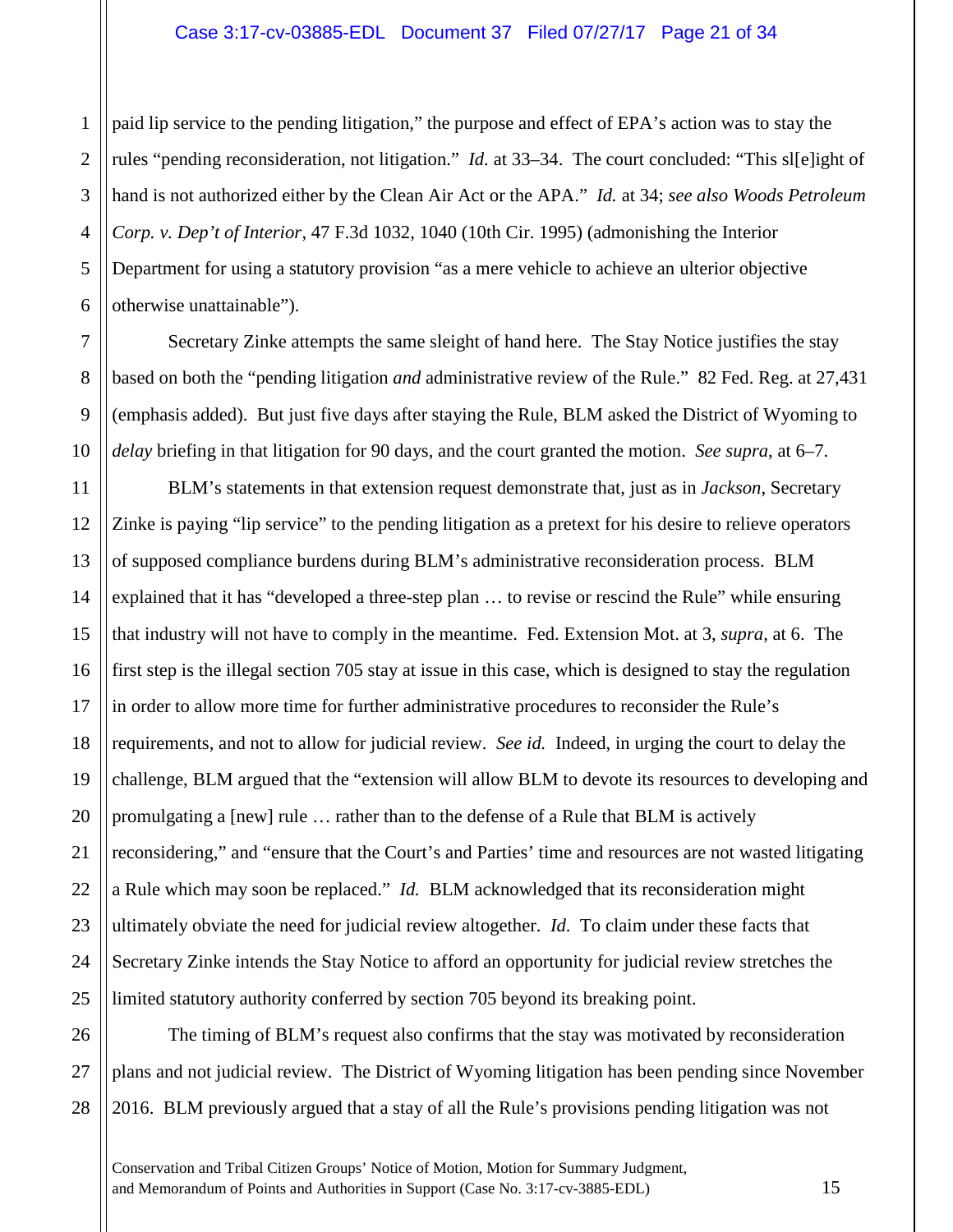warranted. *See supra*, at 4–5. BLM's position changed only when the Trump administration ordered BLM to undertake administrative reconsideration to revise or rescind the Rule. 82 Fed. Reg. at 27,431. Thus, the section 705 stay is plainly intended to facilitate this administrative review, not to allow for resolution of the Rule's legality by the courts. This court should not countenance this abuse of section 705. *See Woods Petroleum Corp.*, 47 F.3d at 1040.

1

2

## **C. BLM Failed to Demonstrate That Justice Requires a Stay.**

Section 705 does not grant BLM unfettered discretion to issue a stay—the agency is limited to situations where "justice … requires" a stay. 5 U.S.C. § 705. BLM must provide support for this determination in the Stay Notice. *Clean Air Council*, 2017 WL 2838112, at \*5 ("'[A] reviewing court ... must judge the propriety of [agency] action solely by the grounds invoked by the agency' when it acted." (quoting *SEC v. Chenery Corp.*, 332 U.S. 194, 196 (1947))). Here, BLM failed to support its conclusion that "justice … requires" a stay because the Stay Notice failed to apply the traditional four-part test for issuing a stay, or to meet even the most minimal consideration of "justice," which at least requires that an agency consider both sides of the scale when determining whether to postpone the effectiveness of an action. Here, BLM's Stay Notice limited its consideration of the equities to the costs to industry while ignoring the many public benefits of the Rule that will be foregone as a result of the stay, such as reduced waste and air pollution.

The standard for a "stay at the agency level is the same as the standard for a stay at the judicial level: each is governed by the four-part preliminary injunction test." *Jackson*, 833 F. Supp. 2d at 30. Congress confirmed this understanding in the legislative history by equating agencies' and courts' authority to issue a stay. Congress stated that section 705 "permits *either agencies or courts,* if the proper showing be made, to maintain the status quo…. The authority granted is equitable and should be used by *both agencies and courts* to *prevent irreparable injury or afford parties an adequate judicial remedy.*" S. Rep. No. 79-752, at 213 (emphases added); *see Jackson*, 833 F. Supp. 2d at  $31<sup>13</sup>$  $31<sup>13</sup>$  $31<sup>13</sup>$ . Thus, in order to provide a stay, BLM must show that (1) challengers of the Rule are likely to succeed on the merits, (2) they are likely to suffer irreparable harm in the absence of a stay,

<span id="page-21-0"></span> $13$  Though the current version of section 705 differs slightly from the 1946 version, the changes are only stylistic. *See Jackson*, 833 F. Supp. 2d at 21 n.4.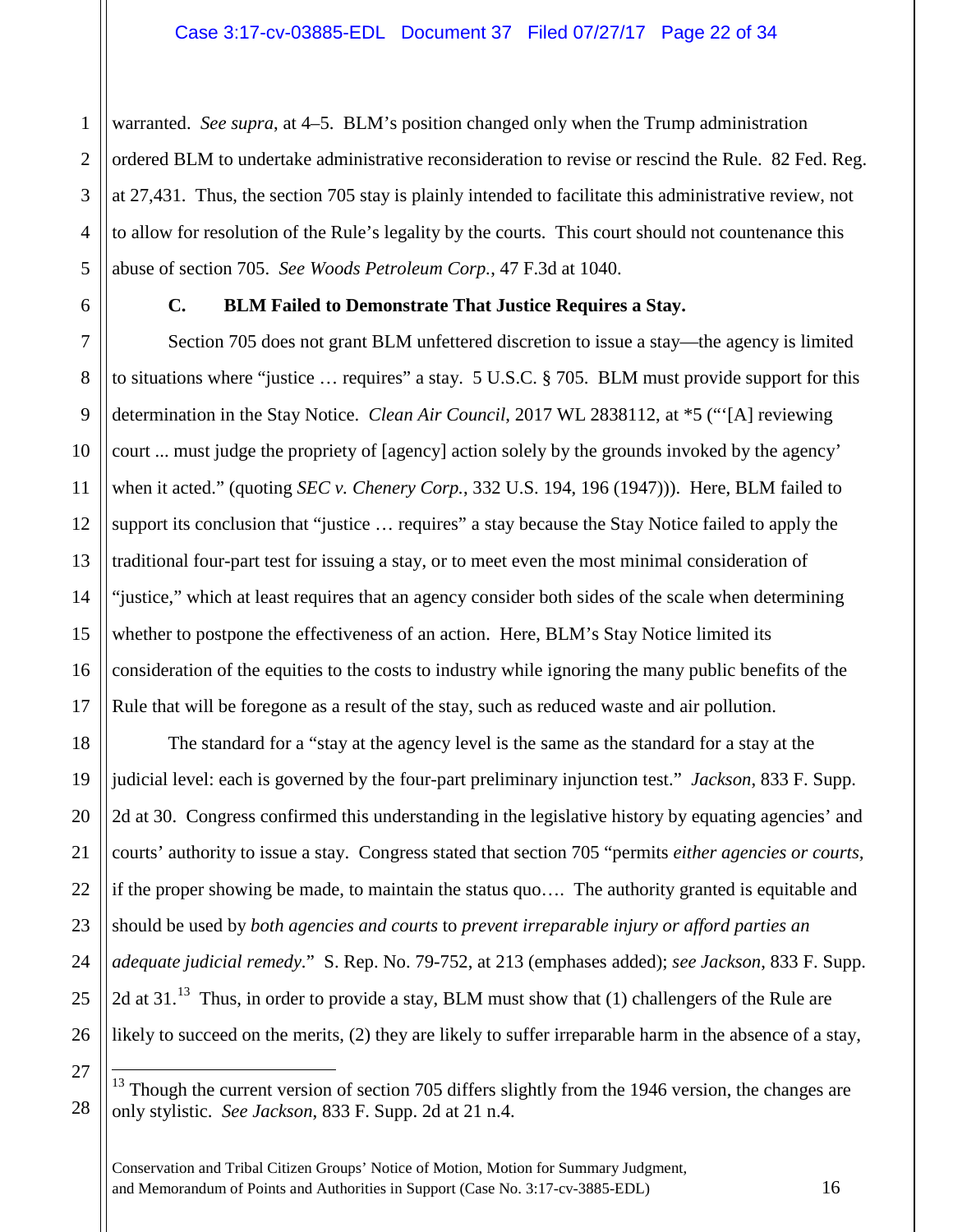1 2 3 (3) the balance of equities tips in favor of a stay, and (4) a stay is in the public interest. *See Winter v. Nat. Res. Def. Council, Inc.* 555 U.S. 7, 20 (2008). BLM has entirely failed to consider those factors here.

4

5

6

7

8

9

10

11

12

13

14

15

16

17

18

19

20

21

22

23

24

25

Indeed, after extensive briefing and oral argument by all sides, a district court concluded that the Rule's challengers had failed to demonstrate a likelihood of success on the merits, or that they would be irreparable harmed, and thus denied the challengers' bid to stay the Rule. *Wyoming*, 2017 WL 161428, at \*12. In contrast, Secretary Zinke issued the short Stay Notice solely in response to industry's allegations of harm with no input from the public and no consideration of whether any of the four factors had been met—something no court could have done. The agency provides no rational explanation for its belief that its authority exceeds that of the courts. *See Jackson*, 833 F. Supp. 2d at 30–31 (noting that EPA failed to provide any "persuasive reason why it should be treated any differently from a court when staying agency actions pending judicial review").

Even if there is a different standard for agencies, the agency's discretion is not entirely unfettered. Rather, a "proper showing" is required that "justice ... requires" use of this "equitable" relief. 5 U.S.C. § 705; S. Rep. No. 79-752, at 213. Secretary Zinke's rationale for the stay fails to meet this standard and is a textbook example of arbitrary decision making.

Secretary Zinke's sole justification for the stay is that operators will face "substantial cost[s]" to comply with the regulations; the Stay Notice completely ignores the other side of the equities scale. 82 Fed. Reg. at 27,431. The Secretary cannot reasonably claim that he adequately considered whether "justice … requires" a stay when the Stay Notice focuses exclusively on the Rule's costs to industry while ignoring the Rule's many benefits to the public. As the Supreme Court has recognized, "reasonable regulation ordinarily requires paying attention to the advantages *and* the disadvantages of agency decisions." *Michigan v. EPA*, 135 S. Ct. 2699, 2707 (2015) (emphasis added); *cf. Sierra Club v. Sigler*, 695 F.2d 957, 979 (5th Cir. 1983) (holding an agency "cannot tip the scales" with respect to its decision "by promoting possible benefits while ignoring their costs").

26 27 28 Here, Secretary Zinke ignored the significant benefits the Waste Prevention Rule would have delivered absent the Stay Notice. Most fundamentally, BLM adopted the Rule to prevent the waste of publicly-owned natural gas that can be sold and used productively. 81 Fed. Reg. at 83,014,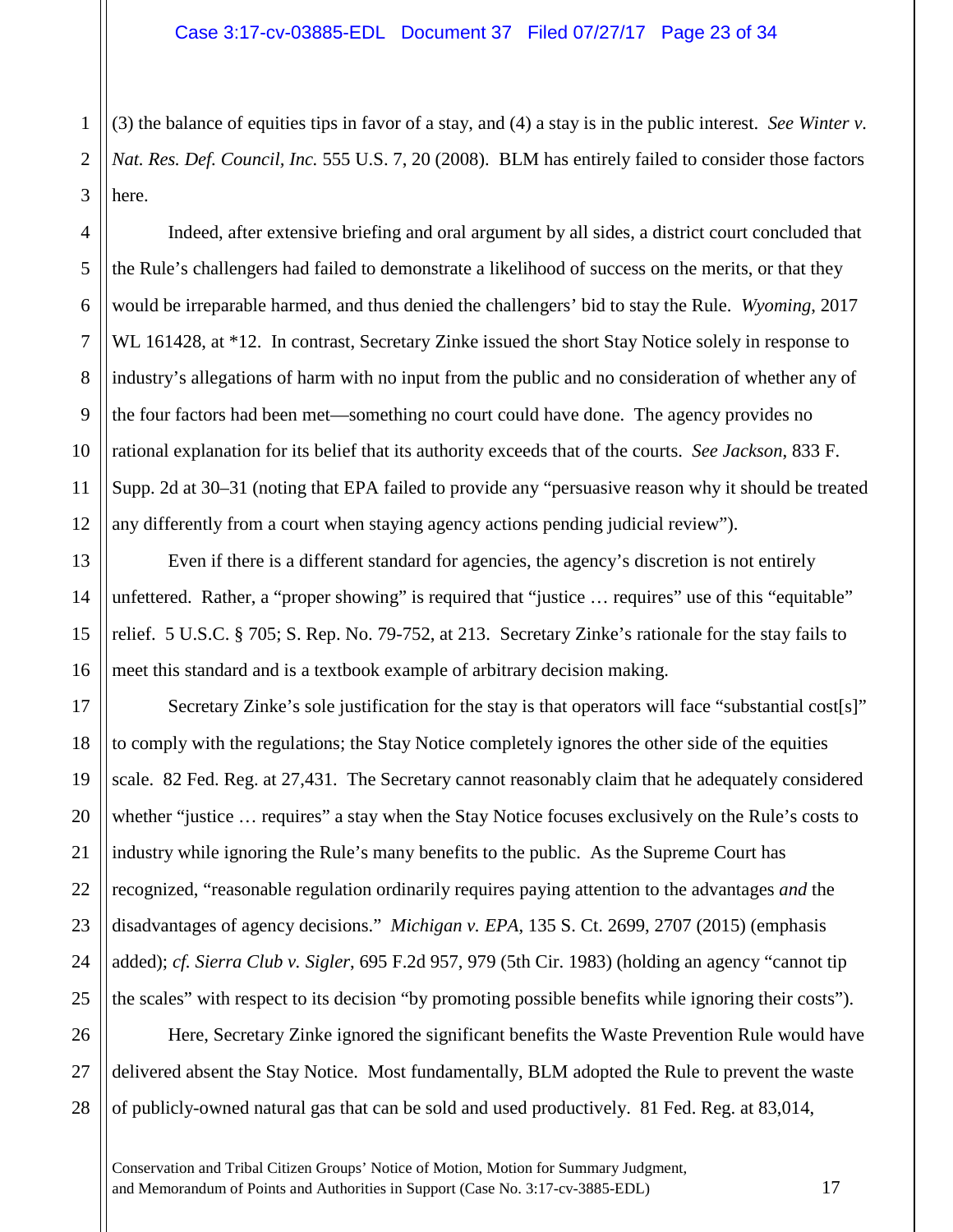1 2 3 4 5 83,019–20 (discussing BLM's statutory mandates to prevent the waste of assets that belong to the public and to manage public lands in the public interest). BLM estimates that the Rule will save \$44 million worth of the public's natural gas by the end of 2018. RIA at 109. By ignoring the increased waste that will occur as a result of the stay, Secretary Zinke "entirely failed to consider an important aspect of the problem." *State Farm*, 463 U.S. at 43, 52.

6

7

8

9

10

11

12

13

14

15

Secretary Zinke also ignored the Rule's many other benefits that would be lost, including: (1) \$14 million a year in additional royalty payments that would go to states, tribes, and local communities and could be used to fund schools, health care, and infrastructure, 81 Fed. Reg. at 83,010, 83,014; (2) substantial reductions in the release of methane (a potent greenhouse gas), smogforming pollutants, and carcinogenic compounds such as benzene, *id.* at 83,010, 83,014, 83,069; (3) improved safety for workers and those living near wells as a result of limits on the venting of high-pressure, flammable gas, *id.* at 83,020–21; and (4) fewer nuisances from noisy and unsightly flares, *id.* at 83,014. Secretary Zinke's failure to consider the extent to which these many advantages—all relevant to BLM's statutory mandates—would be lost renders the stay arbitrary and capricious.

16 17 18 19 20 21 22 23 24 25 26 27 28 Moreover, the Secretary's conclusion that the costs are unwarranted represents a dramatic and unexplained change in position. *Organized Vill. of Kake v. U.S. Dep't of Agric.*, 795 F.3d 956, 968–69 (9th Cir. 2015) (en banc) (holding agency must supply a reasoned explanation when changing course and adopting a position contradicted by its previous determinations); *Fox*, 556 U.S. at 515 (same). Just a few months ago, BLM determined that the Waste Prevention Rule set forth "economical, cost-effective, and reasonable measures that operators can take to minimize gas waste." *Id.* at 83,009. Even for the smallest companies, the compliance costs are expected to reduce profits by only 0.15% annually on average. *Id.* at 83,013–14. In opposing industry's request for a preliminary injunction, BLM argued that the Rule entails only "modest compliance costs," which are justified based on the many benefits of the Rule. Fed. Opp'n at 66, *Wyoming v. U.S. Dep't of the Interior*, No. 2:16-cv-285 (D. Wyo. Dec. 15, 2016), ECF No. 70. Moreover, the Stay Notice cites only to the RIA that BLM had previously used to demonstrate that the Rule's costs are justified. 82 Fed. Reg. at 27,431. The RIA demonstrates that the Rule's provisions would have minimal costs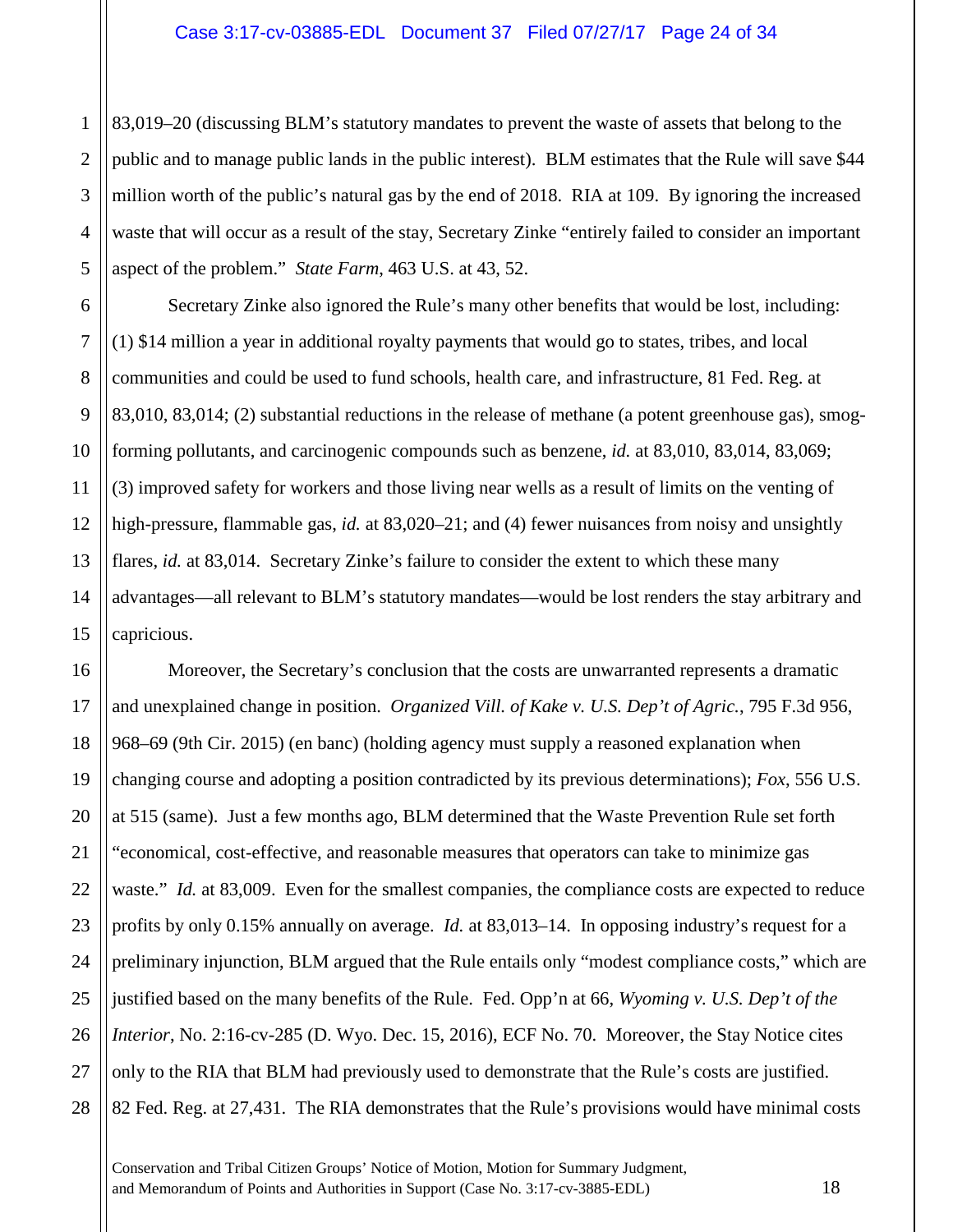to small business, would not impact employment within the drilling industry in any material way, and would in some cases pay for themselves in a short period of time. *See* RIA at 115, 118, 119, 121, 129–130.<sup>14</sup> Secretary Zinke's failure to offer any explanation or factual support for BLM's dramatic change in position regarding the Rule's costs casts doubt on the veracity of the claims and renders the decision arbitrary and capricious.

1

2

3

4

5

6

7

8

9

10

11

12

13

14

15

16

17

18

19

20

21

22

23

24

25

26

27

## **III. Conservation and Tribal Citizen Groups Have Standing to Challenge the Stay.**

A plaintiff satisfies Article III's standing requirements by showing "(1) it has suffered an 'injury in fact' that is (a) concrete and particularized and (b) actual or imminent, not conjectural or hypothetical; (2) the injury is fairly traceable to the challenged action of the defendant; and (3) it is likely, as opposed to merely speculative, that the injury will be redressed by a favorable decision." *Friends of the Earth, Inc. v. Laidlaw Envtl. Servs., Inc*., 528 U.S. 167, 180–81 (2000) (citation omitted). Under the doctrine of associational standing, "an association has standing to bring suit on behalf of its members when: (a) its members would otherwise have standing to sue in their own right; (b) the interests it seeks to protect are germane to the organization's purpose; and (c) neither the claim asserted nor the relief requested requires the participation of individual members in the lawsuit." *Hunt v. Wash. State Apple Advert. Comm'n*, 432 U.S. 333, 343 (1977). The Conservation and Tribal Citizen Groups meet all of these requirements.

## **A. The Conservation and Tribal Citizen Groups Have Standing to Bring Suit on Behalf of Their Members.**

The second and third requirements for associational standing are satisfied because the interests at stake are germane to the Conservation and Tribal Citizen Groups' purpose, and no participation by individual members is necessary.

<span id="page-24-0"></span><sup>28</sup> <sup>14</sup> The RIA concludes that the Rule will not alter the investment or employment decisions of operators because there are provisions exempting operators from compliance if compliance costs would force the operator to stop developing the resource. RIA at 119. All of the substantive stayed provisions are subject to such exemptions. *See* 43 C.F.R. §§ 3179.8(a) (creating exemption for § 3179.7); 3179.201(b)(4); 3179.202(f); 3179.203(c)(3); 3179.303(c).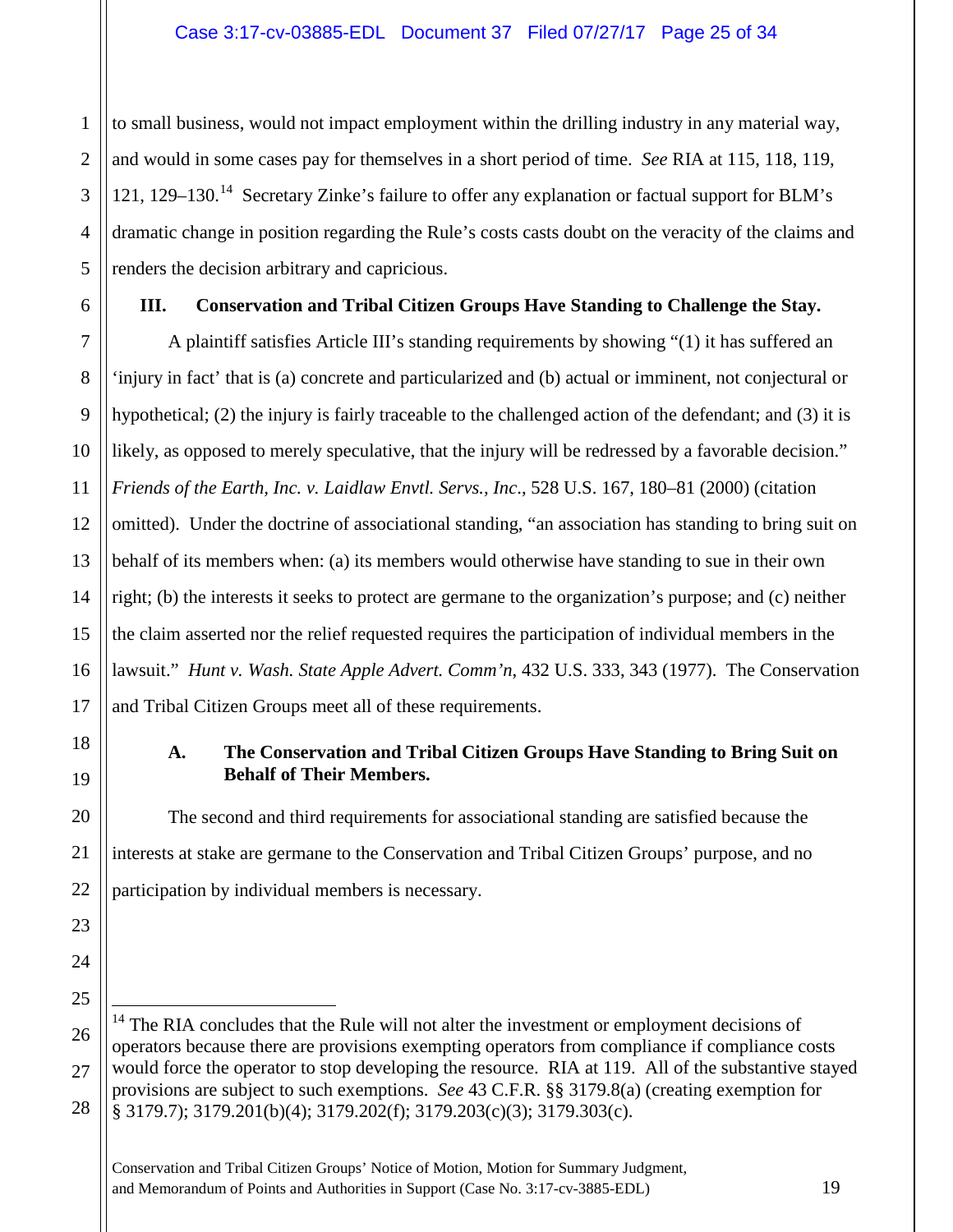Indeed, reducing waste and air and climate pollution from oil and gas development on public lands is central to the Conservation and Tribal Citizen Groups' institutional missions.<sup>15</sup> These organizations and their members and staff have submitted numerous and extensive comments during the scoping process and on the proposed Waste Prevention Rule,  $^{16}$  $^{16}$  $^{16}$  met with federal officials to encourage a stronger rule,<sup>[17](#page-25-2)</sup> lobbied Congress to maintain the rule in the face of the Congressional Review Act repeal threat, <sup>[18](#page-25-3)</sup> and defended the Rule in court.

Furthermore, because this lawsuit raises pure questions of law, the court need not consider injuries of individual members in order to decide the merits or resolve the claim for relief. *See Int'l Union, United Auto., Aerospace & Agric. Implement Workers of Am. v. Brock*, 477 U.S. 274, 287–88 (1986) (holding that participation of individual members was not required where case raised "a pure question of law," and the relief requested did not require considering each member's "unique facts"). Accordingly, the Conservation and Tribal Citizen groups meet the second and third requirements for associational standing.

1

2

3

4

5

6

7

8

9

10

11

12

13

14

15

16

17

18

19

20

21

22

23

<span id="page-25-0"></span>24

25

<span id="page-25-2"></span><span id="page-25-1"></span>26

<span id="page-25-3"></span>27

<span id="page-25-4"></span>28

## **B. The Conservation and Tribal Citizen Groups' Members Have Standing to Sue.**

Individual Conservation and Tribal Citizen Group members and staff (collectively "members") also have standing to sue in their own right, satisfying the first requirement for associational standing. Members will suffer imminent, concrete injuries due to the indefinite stay of the Waste Prevention Rule's compliance dates. Those injuries will be exacerbated by the stay and would be remedied by a decision from this Court setting aside the stay.

## **1. Members are injured by the stay.**

Many members live in states or are members of tribes that benefit from royalty payments that fund education, infrastructure, and other critical needs.<sup>19</sup> These members are injured because their

<sup>18</sup> *Id.* at 1 at 86, 94, 121, 128, 166–67.

<sup>19</sup> *Id.* at 33, 47, 55, 61, 72, 80, 87–88, 114, 117, 123, 124, 130–31, 134, 139, 157, 161, 165–66.

 $15$  All of the Conservation and Tribal Citizen Groups standing declarations are included in Exhibit 1, which is sequentially Bates stamped. *See* Ex. 1 to Pls.' Mot. for Summary Judgment: Standing Declarations 1, 75, 90–91, 102, 106, 119, 128, 136 (hereinafter Ex. 1).

<sup>16</sup> *Id.* at 2, 39, 59–60, 86, 92–93, 107, 121, 123, 128, 150.

<sup>&</sup>lt;sup>17</sup> *Id.* at 1 at 117, 121, 128, 157.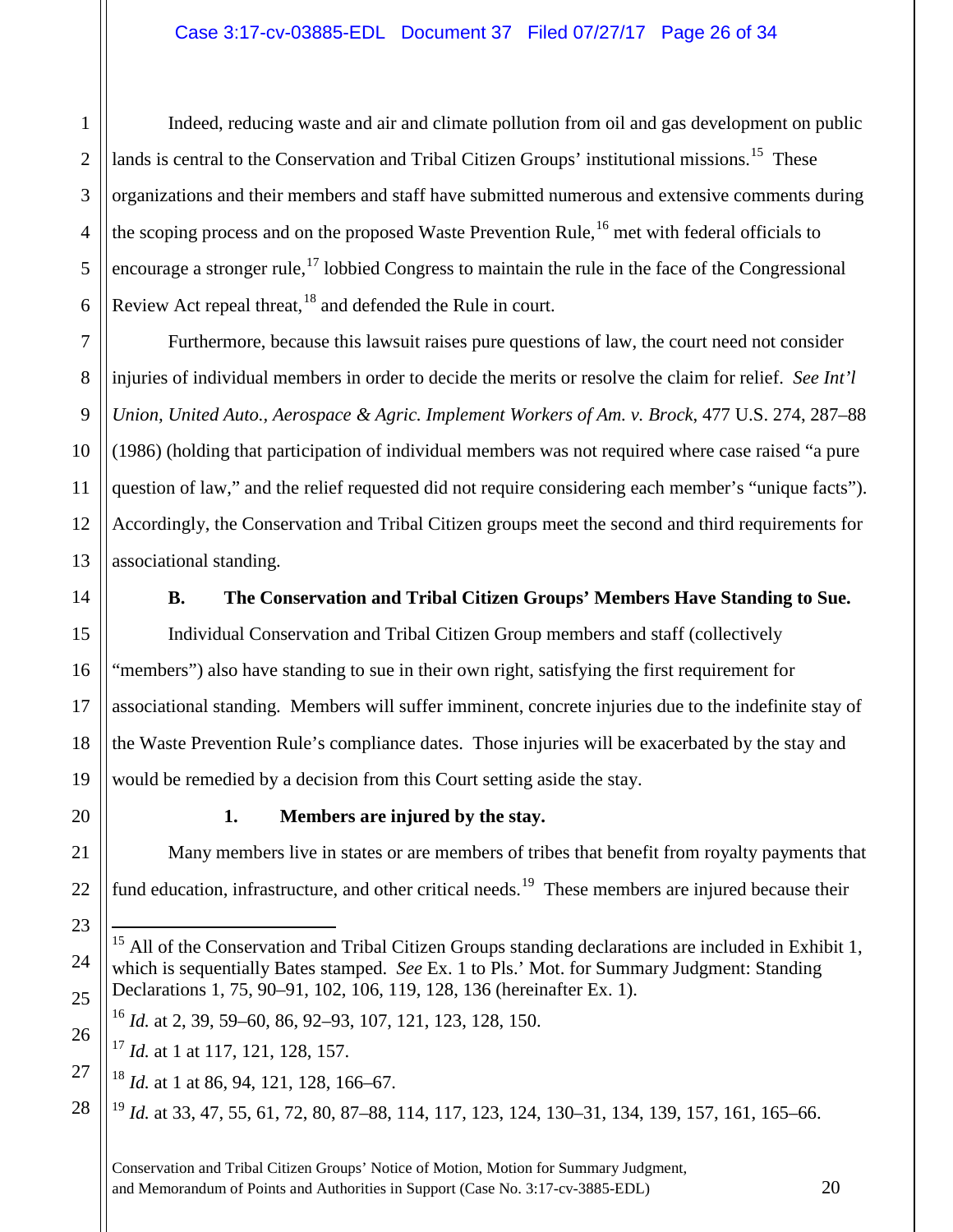#### Case 3:17-cv-03885-EDL Document 37 Filed 07/27/17 Page 27 of 34

2 3 4 5 6 7 8 governments will receive lower royalty payments because of the illegal stay. Other members own tribal mineral rights held in trust by the federal government that are impacted by the Rule.<sup>20</sup> As a result of the illegal stay, they will receive less money through royalty payments than if the Rule were in effect. [21](#page-26-1) This economic harm is sufficient to support standing. *See Nat'l Wildlife Fed'n v. Burford*, 871 F.2d 849, 853–54 (9th Cir. 1989) (holding the National Wildlife Federation suffered economic injury as a result of the sale of mining leases for less than market value where that reduced the amount of money available to the state for ameliorating the impacts of coal mining's social and economic impacts).

9 10 11 12 13 14 15 16 17 18 19 20 21 Many members also live and work on or near public and tribal lands impacted by oil and gas drilling and production and the venting, flaring, and leaking associated with these practices.<sup>22</sup> Others enjoy recreational activities on or near public and tribal lands where venting and flaring is common.<sup>23</sup> These members' use and enjoyment of these lands will be diminished as a result of the stay. For example, the stay will allow more smog-forming VOCs and carcinogenic compounds like benzene to be emitted, which increases the risk of health impacts to members living and working in these areas. *See Hall v. Norton*, 266 F.3d 969, 976 (9th Cir. 2001) ("[E]vidence of a credible threat to the plaintiff's physical well-being from airborne pollutants falls well within the range of injuries to cognizable interests that may confer standing.").Indeed, some members suffer from respiratory cardiovascular, and other illnesses exacerbated by smog, and others have already limited their outdoor activity due to concerns about the health effects of breathing polluted air.<sup>[24](#page-26-4)</sup> *See generally Laidlaw*, 528 U.S. at 184–85 (holding that reasonable fear of harm from pollution is an injury in fact). And some members have experienced direct health injuries associated with exposure to air

20 *Id.* at 158, 167.

 $^{21}$  *Id.* at 167.

22

23

24

<span id="page-26-1"></span><span id="page-26-0"></span>25

<span id="page-26-2"></span>26

<span id="page-26-3"></span>27

<span id="page-26-4"></span>28

1

<sup>22</sup> *Id.* at 10, 13, 50, 63–64, 68–69, 81, 117–18, 123, 125–26, 137, 141, 145–46, 152–53, 161–62, 165. <sup>23</sup> *Id.* at 4, 37, 46, 67, 75, 85, 97–99, 109, 114, 123, 128–29, 153.

<sup>24</sup> *Id.* at 7–8, 53, 71–72, 124–25, 129, 133–34, 145–46, 158, 167.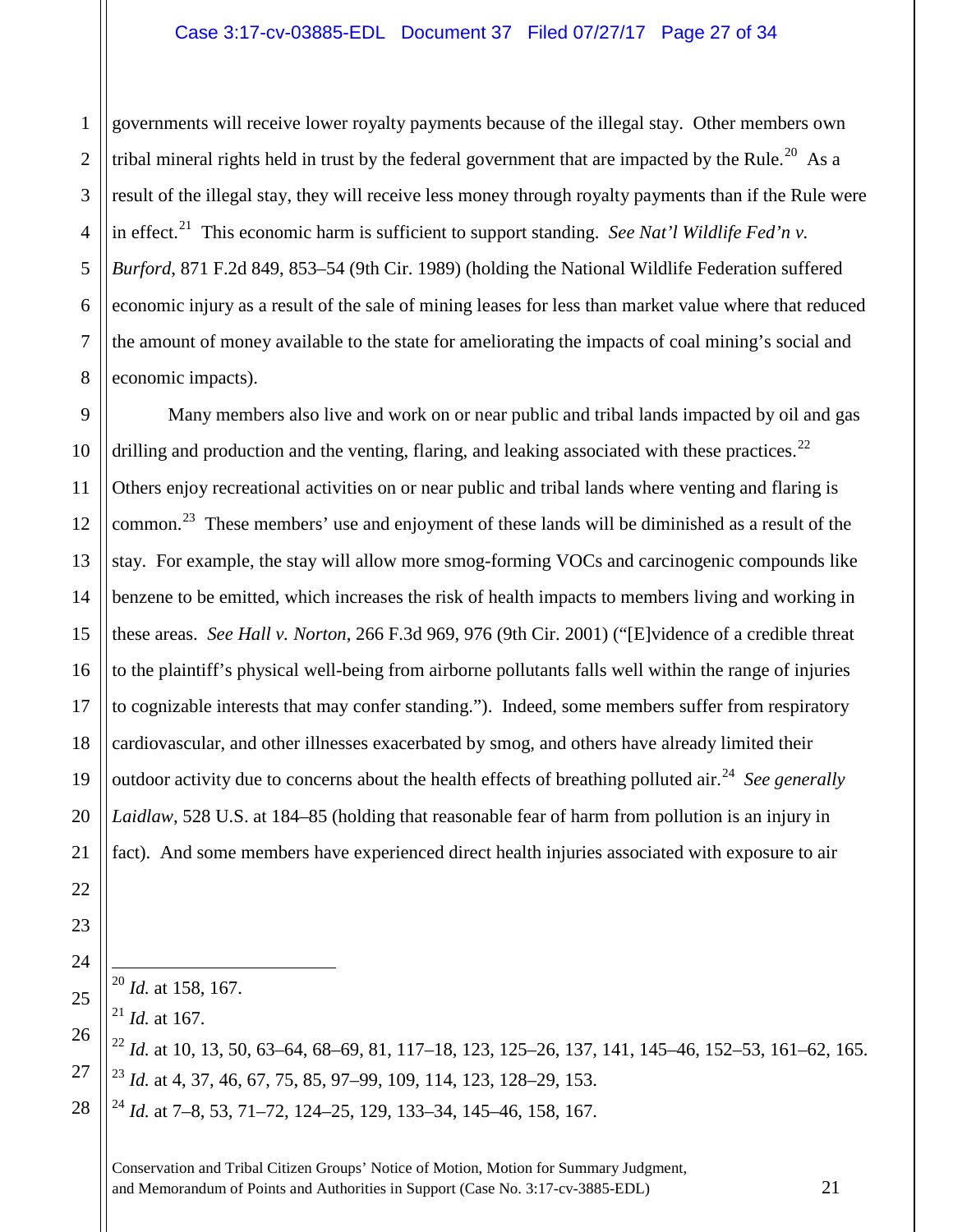toxins from oil and gas drilling on federal and tribal lands, including headaches, nosebleeds, respiratory issues, and other ailments.<sup>[25](#page-27-0)</sup> The stay will only increase the risk of these health impacts.

For example, ever since the oil and gas drilling picked up on the Fort Berthold Indian Reservation in North Dakota in 2007 and 2008, Ms. Theodora Bird Bear can "see that there's dirty air visible in the horizon."[26](#page-27-1) As a result, Ms. Bird Bear has stopped her regular walks outside near her home because she is concerned about the impacts to her health.<sup>27</sup> Francis Don Schreiber, a rancher who lives on split-estate lands in Rio Arriba County, New Mexico, has described the impacts of the more than 120 wells either on or immediately adjacent to his ranch, all of which would be subject to the Rule. As he rides, walks, and drives around the ranch, he has witnessed "vapors escaping from leaking wells distorting the air and creating shadows on the ground," the "roar of a nearby well suddenly venting, which can sound like a jet engine," and "the near-constant smell from leaking wells … which make[s] breathing uncomfortable and often cause [him] to leave affected areas as quickly as possible."[28](#page-27-3) Mr. Schreiber is aware that oil and gas development has contributed to elevated ozone levels in the San Juan Basin where he lives, and that people with cardiovascular disease are at a higher risk for health impacts from elevated ozone.<sup>[29](#page-27-4)</sup> Because he has had open heart surgery for congestive heart failure, he worries about the impact of elevated ozone in the region on his health.

Members' enjoyment of public and tribal lands and their own property also is reduced by unsightly and noisy flaring that would have been reduced absent the stay of the Waste Prevention Rule.<sup>[31](#page-27-6)</sup> Members of the Mandan, Hidatsa, and Arikara Nation (also know as the Three Affiliated Tribes of the Fort Berthold Indian Reservation) living on the reservation in areas surrounded by oil

<span id="page-27-6"></span><span id="page-27-5"></span><span id="page-27-4"></span><span id="page-27-3"></span><span id="page-27-2"></span><span id="page-27-1"></span><span id="page-27-0"></span>

| 23 $\begin{bmatrix} 25 \ 25 \ 26 \ 27 \end{bmatrix}$ $\begin{bmatrix} 25 \ 26 \ 27 \ 28 \ 28 \end{bmatrix}$ $\begin{bmatrix} 26 \ 27 \ 27 \ 28 \ 29 \ 20 \end{bmatrix}$ $\begin{bmatrix} 27 \ 27 \ 28 \ 29 \ 20 \ 20 \ 20 \end{bmatrix}$ $\begin{bmatrix} 27 \ 28 \ 29 \ 20 \ 20 \ 20 \ 21 \end{bmatrix}$ $\begin{bmatrix} 29 \ 20 \ 20 \ 21 \ 20 \ 21 \ $ |
|------------------------------------------------------------------------------------------------------------------------------------------------------------------------------------------------------------------------------------------------------------------------------------------------------------------------------------------------------------|
|                                                                                                                                                                                                                                                                                                                                                            |
|                                                                                                                                                                                                                                                                                                                                                            |
|                                                                                                                                                                                                                                                                                                                                                            |
|                                                                                                                                                                                                                                                                                                                                                            |
|                                                                                                                                                                                                                                                                                                                                                            |
|                                                                                                                                                                                                                                                                                                                                                            |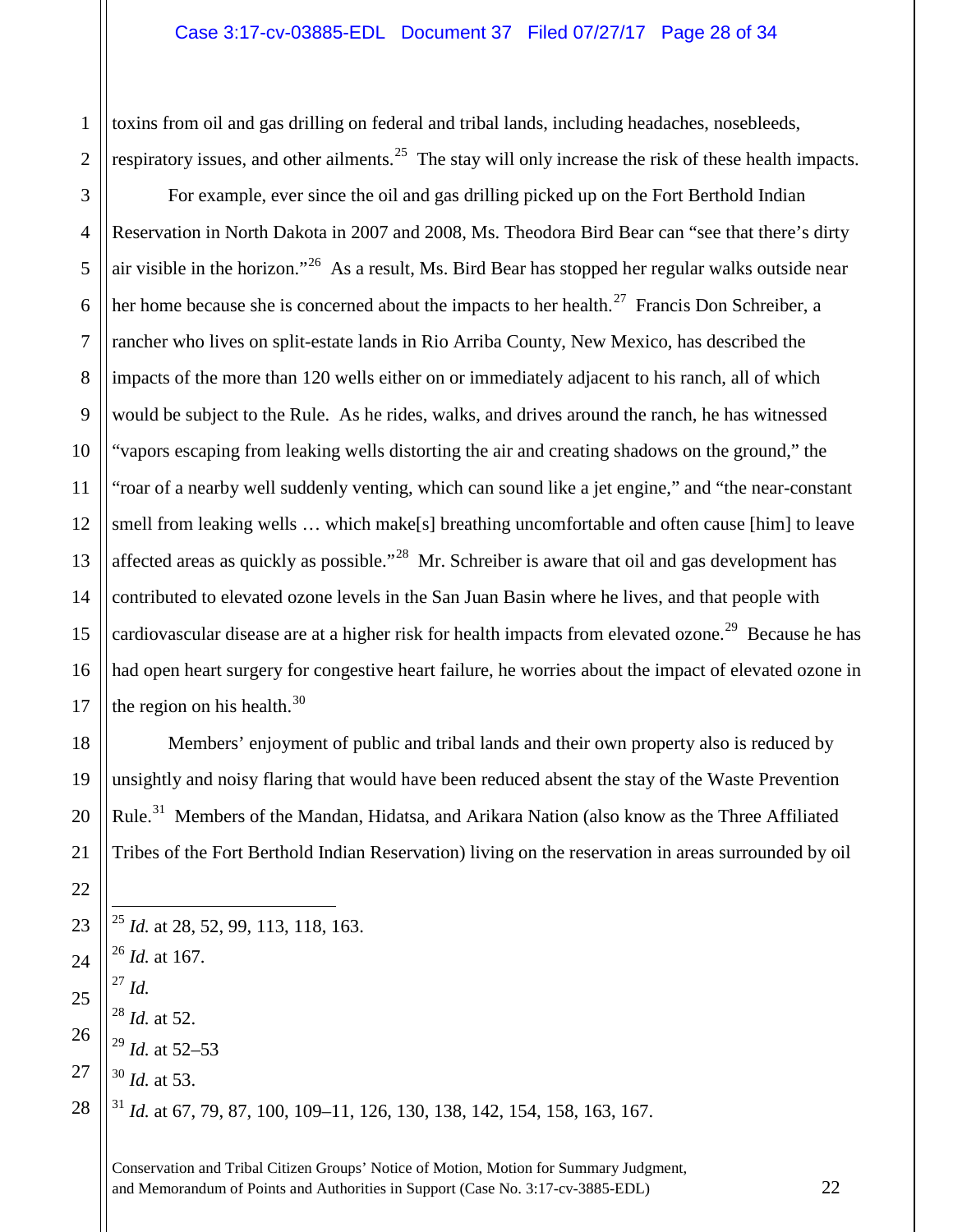and gas development have described the noise associated with flares as "loud, like a large jet taking off continuously ... for 24-hours."<sup>[32](#page-28-0)</sup> According to Ms. Theodora Bird Bear, the glare from a flare near her house "lit up the hills all night long."<sup>33</sup> Ms. Lisa DeVille described the drilling near her home: "Every direction you look there are gas flares that sound like a roaring jet plane that rumbles the ground like a train passing by. At night the sky is lit up like it is still day."[34](#page-28-2) These impacts have "changed [their] way [of] life and [their] quality of life."<sup>35</sup> Those injuries will continue as a result of the stay and are sufficient to establish injury in fact. *See Laidlaw*, 528 U.S. at 182–84 (finding standing where pollution "directly affected . . . affiants' recreational, aesthetic, and economic interests"); *Gingery v. City of Glendale*, 831 F.3d 1222, 1227 (9th Cir. 2016) (holding plaintiff's diminished enjoyment of public park constituted injury in fact).

Finally, the illegal stay also causes procedural injury to the Conservation and Tribal Citizen Groups and their members because it was issued without an opportunity for public comment. *See* 82 Fed. Reg. at 27,430–31. Conservation and Tribal Citizen Groups and their members submitted extensive comments on the proposed Waste Prevention Rule.<sup>36</sup> If BLM had provided notice and an opportunity to comment, as required by law, these groups and their members would have submitted comments on the stay.<sup>[37](#page-28-5)</sup> The denial of this legally-required opportunity to comment is sufficient to confer standing. *Citizens for Better Forestry v. U.S. Dep't of Agric.*, 341 F.3d 961, 970 (9th Cir. 2003); *see also WildEarth Guardians v. U.S. Dep't of Agric.*, 795 F.3d 1148, 1154 (9th Cir. 2015) (recognizing violation of procedural requirement as concrete injury).

<span id="page-28-5"></span><span id="page-28-4"></span><span id="page-28-3"></span><span id="page-28-2"></span><span id="page-28-1"></span><span id="page-28-0"></span> *Id.* at 167. *Id. Id.* at 158. *Id. Id.* at 2, 39, 59–60, 86, 92–93, 107, 121, 123, 128, 150. *Id.* at 88–89, 122, 150.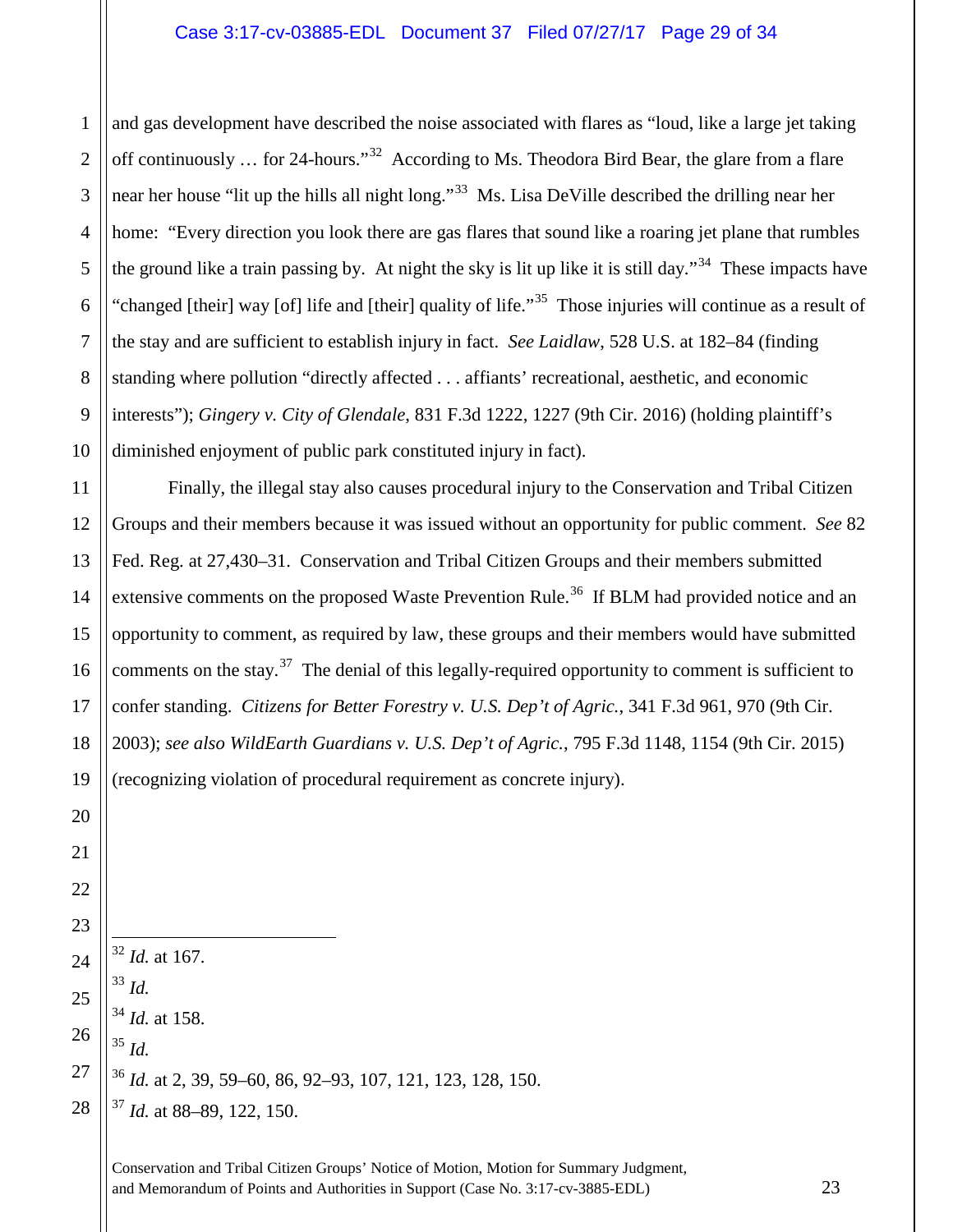1

2

3

4

5

6

#### **2. These members' injuries are caused by the stay and would be redressed if this Court sets it aside.**

The injuries discussed above are "fairly traceable" to the stay of the Waste Prevention Rule's compliance deadlines because the provisions would have reduced waste of royalty-bearing resources and reduced emissions of air pollutants and greenhouse gases. BLM estimated that the Rule would reduce wasteful venting by 35% and wasteful flaring by 49%, increase royalties by up to \$14 million per year, and significantly benefit local communities, public health, and the environment by reducing the visual and noise impacts associated with flaring, protecting communities from smog and carcinogenic air toxic emissions, and reducing greenhouse gas emissions. 81 Fed. Reg. at 83,009, 83,014. These significant reductions, and attendant benefits to health and welfare, will be delayed indefinitely because of the Stay Notice. The Conservation and Tribal Citizen Groups' procedural harm also is fairly traceable to the decision to issue the Stay Notice without providing for notice and comment. *See WildEarth Guardians*, 795 F.3d at 1154 ("Once plaintiffs seeking to enforce a procedural requirement establish a concrete injury, 'the causation and redressability requirements are relaxed.'" (quoting *W. Watersheds Project v. Kraayenbrink*, 632 F.3d 472, 485 (9th Cir. 2011))).

All of these injuries would be redressed by a favorable decision from this Court vacating the stay and instructing BLM to implement the Waste Prevention Rule. A judicial ruling that notice and comment is required before altering the Rule's compliance deadlines after its effective date would also redress the Conservation Group's procedural injuries by providing the Conservation and Tribal Citizen Groups and their members an opportunity to comment on any proposed substantive changes to the Rule. Because their members have standing to sue in their own right, the Conservation and Tribal Citizen Groups have met all three requirements for associational standing.

#### **CONCLUSION**

Because Secretary Zinke exceeded his legal authority under section 705, the Court should grant summary judgment to plaintiffs and declare the Stay Notice invalid.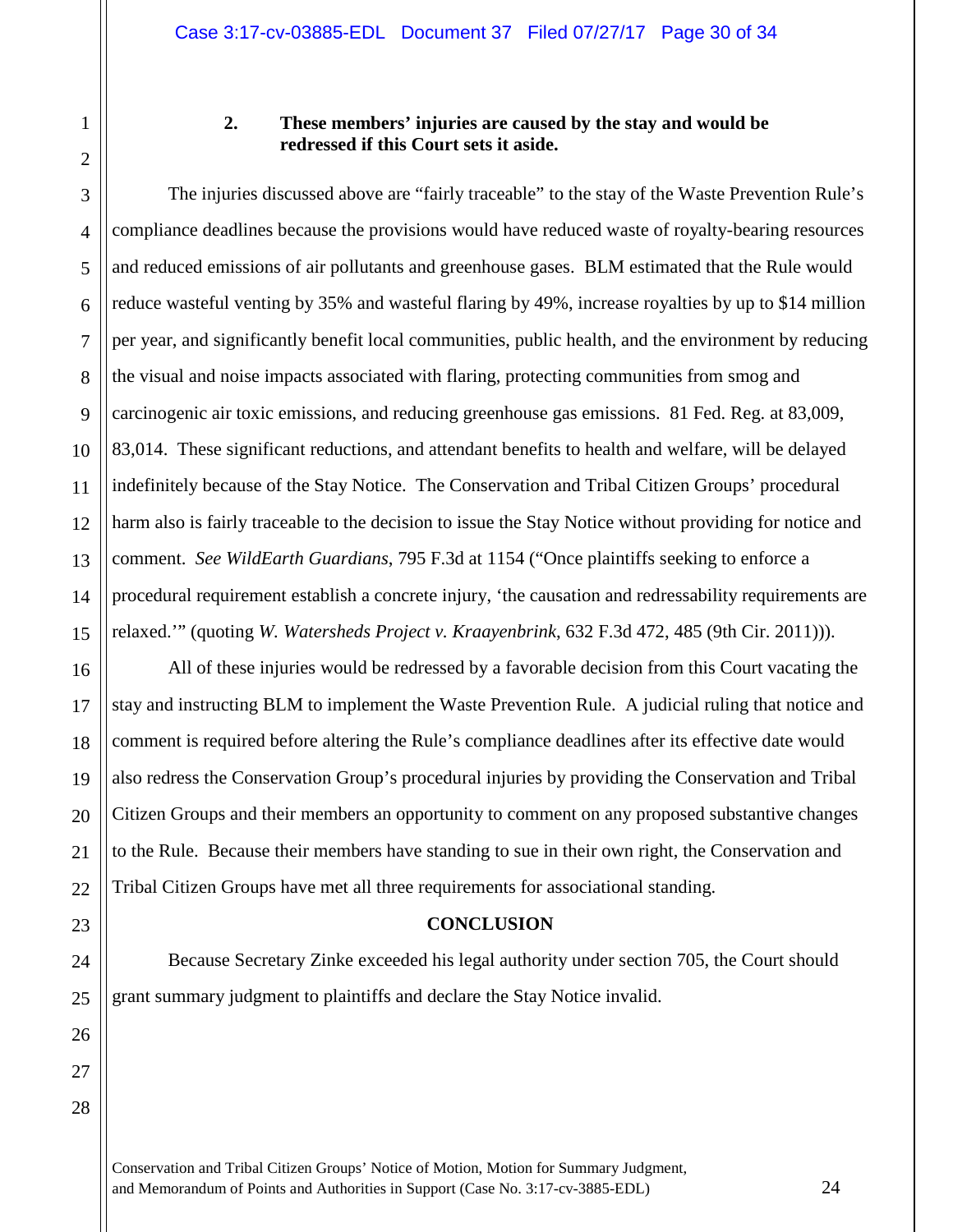|                |        | Case 3:17-cv-03885-EDL Document 37 Filed 07/27/17 Page 31 of 34                                                           |
|----------------|--------|---------------------------------------------------------------------------------------------------------------------------|
| $\mathbf{1}$   | DATED: | July 27, 2017                                                                                                             |
| $\overline{2}$ |        | /s/ Stacey Geis                                                                                                           |
| 3              |        | Stacey Geis, CA Bar No. 181444                                                                                            |
| 4              |        | Earthjustice<br>50 California St., Suite 500                                                                              |
| 5              |        | San Francisco, CA 94111-4608<br>Phone: (415) 217-2000                                                                     |
| 6              |        | sgeis@earthjustice.org                                                                                                    |
| 7              |        | Local Counsel for Plaintiffs Sierra Club et al.                                                                           |
| 8              |        | Robin Cooley, CO Bar # 31168 (admitted pro hac vice)                                                                      |
| 9              |        | Joel Minor, CO Bar #47822 (admitted pro hac vice)<br>Earthjustice                                                         |
| 10             |        | 633 17 <sup>th</sup> Street, Suite 1600<br>Denver, CO 80202                                                               |
| 11             |        | Phone: (303) 623-9466                                                                                                     |
| 12             |        | rcooley@earthjustice.org<br>jminor@earthjustice.org                                                                       |
| 13             |        | Attorneys for Plaintiffs Sierra Club, Fort Berthold Protectors of Water and                                               |
| 14             |        | Earth Rights, Natural Resources Defense Council, The Wilderness Society,<br>and Western Organization of Resource Councils |
| 15             |        |                                                                                                                           |
| 16             |        | Susannah L. Weaver, DC Bar # 1023021 (admitted pro hac vice)<br>Donahue & Goldberg, LLP                                   |
| 17             |        | 1111 14th Street, NW, Suite 510A                                                                                          |
| 18             |        | Washington, DC 20005<br>Phone: (202) 569-3818                                                                             |
| 19             |        | susannah@donahuegoldberg.com                                                                                              |
| 20             |        | Peter Zalzal, CO Bar #42164 (admitted pro hac vice)<br>Rosalie Winn, CA Bar # 305616                                      |
| 21             |        | <b>Environmental Defense Fund</b>                                                                                         |
| 22             |        | 2060 Broadway, Suite 300<br>Boulder, CO 80302                                                                             |
| 23             |        | Phone: (303) 447-7214 (Mr. Zalzal)                                                                                        |
| 24             |        | Phone: (303) 447-7212 (Ms. Winn)<br>pzalzal@edf.org                                                                       |
| 25             |        | rwinn@edf.org                                                                                                             |
| 26             |        | Tomás Carbonell, DC Bar # 989797 (admitted pro hac vice)<br><b>Environmental Defense Fund</b>                             |
| 27             |        | 1875 Connecticut Avenue, 6th Floor                                                                                        |
| 28             |        | Washington, D.C. 20009<br>Phone: (202) 572-3610                                                                           |
|                |        |                                                                                                                           |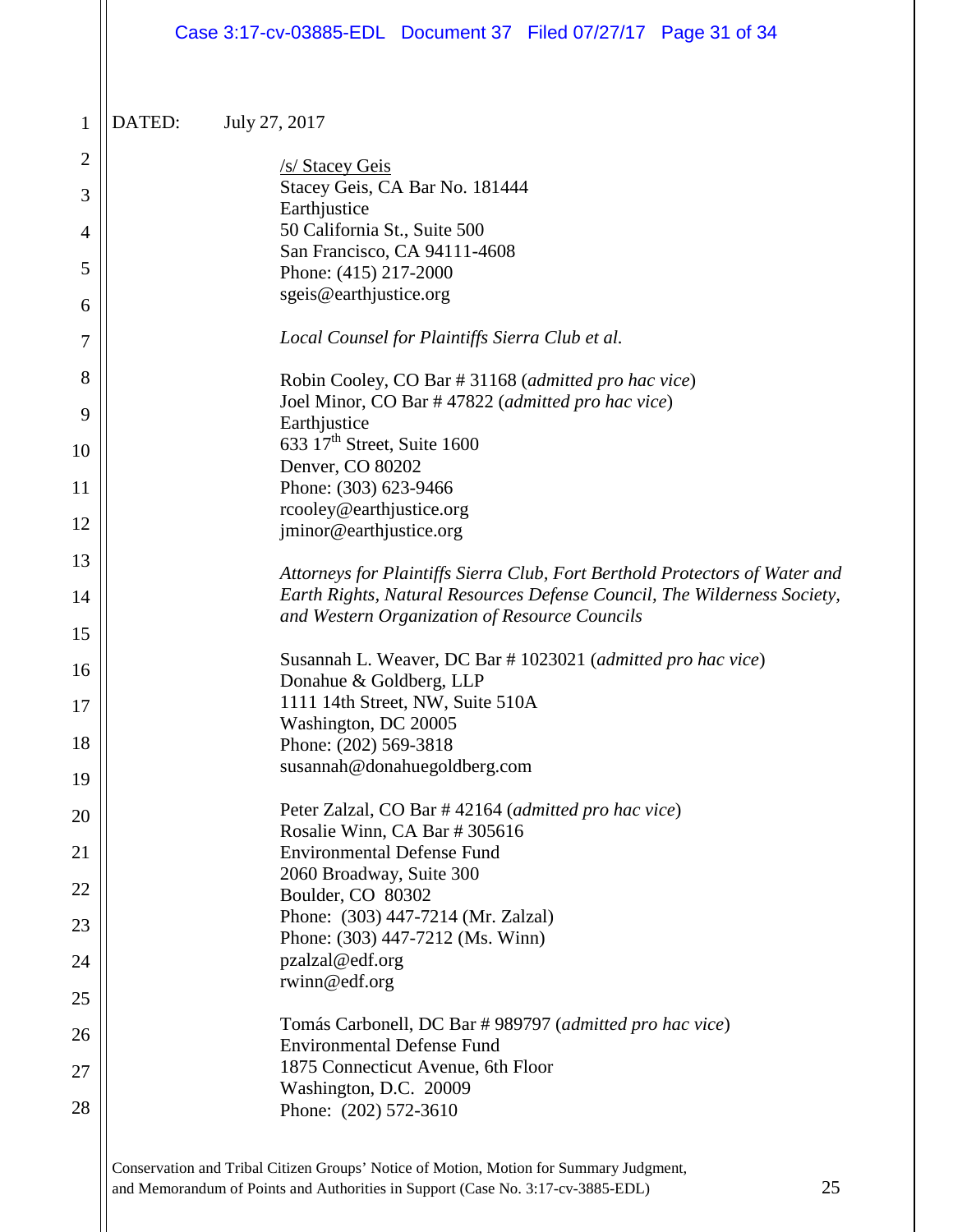| $\mathbf 1$ | tcarbonell@edf.org                                                                                                                                        |
|-------------|-----------------------------------------------------------------------------------------------------------------------------------------------------------|
| 2           | Attorneys for Plaintiff Environmental Defense Fund                                                                                                        |
| 3           | Laura King, MT Bar #13574 (admitted pro hac vice)                                                                                                         |
| 4           | Shiloh Hernandez, MT Bar # 9970 (admitted pro hac vice)<br><b>Western Environmental Law Center</b>                                                        |
| 5           | 103 Reeder's Alley                                                                                                                                        |
| 6           | Helena, MT 59601<br>Phone: (406) 204-4852 (Ms. King)                                                                                                      |
| 7           | Phone: (406) 204-4861 (Mr. Hernandez)                                                                                                                     |
|             | king@westernlaw.org                                                                                                                                       |
| 8           | hernandez@westernlaw.org                                                                                                                                  |
| 9           | Erik Schlenker-Goodrich, NM Bar # 17875 (admitted pro hac vice)                                                                                           |
| 10          | <b>Western Environmental Law Center</b>                                                                                                                   |
| 11          | 208 Paseo del Pueblo Sur, #602<br>Taos, NM 87571                                                                                                          |
|             | Phone: (575) 613-4197                                                                                                                                     |
| 12          | eriksg@westernlaw.org                                                                                                                                     |
| 13          |                                                                                                                                                           |
| 14          | Attorneys for Plaintiffs Center for Biological Diversity, Citizens for a Healthy<br>Community, Diné Citizens Against Ruining Our Environment, Earthworks, |
|             | Montana Environmental Information Center, National Wildlife Federation,                                                                                   |
| 15          | San Juan Citizens Alliance, WildEarth Guardians, Wilderness Workshop, and                                                                                 |
| 16          | <b>Wyoming Outdoor Council</b>                                                                                                                            |
| 17          | Darin Schroeder, KY Bar #93282 (admitted pro hac vice)                                                                                                    |
|             | Ann Brewster Weeks, MA Bar # 567998 (admitted pro hac vice)                                                                                               |
| 18          | <b>Clean Air Task Force</b>                                                                                                                               |
| 19          | 18 Tremont, Suite 530<br>Boston, MA 02108                                                                                                                 |
| 20          | Phone: (617) 624-0234                                                                                                                                     |
|             | dschroeder@catf.us                                                                                                                                        |
| 21          | aweeks@catf.us                                                                                                                                            |
| 22          | Attorneys for Plaintiff National Wildlife Federation                                                                                                      |
| 23          |                                                                                                                                                           |
| 24          | Meleah Geertsma, IL Bar # 233997 (admitted pro hac vice)<br><b>Natural Resources Defense Council</b>                                                      |
|             | 2 N. Wacker Drive, Suite 1600                                                                                                                             |
| 25          | Chicago, IL 60606                                                                                                                                         |
| 26          | Phone: (312) 651-7904                                                                                                                                     |
|             | mgeertsma@nrdc.org                                                                                                                                        |
| 27          | Attorney for Plaintiff Natural Resources Defense Council                                                                                                  |
| 28          |                                                                                                                                                           |
|             |                                                                                                                                                           |
|             | Conservation and Tribal Citizen Groups' Notice of Motion, Motion for Summary Judgment,                                                                    |

and Memorandum of Points and Authorities in Support (Case No. 3:17-cv-3885-EDL) 26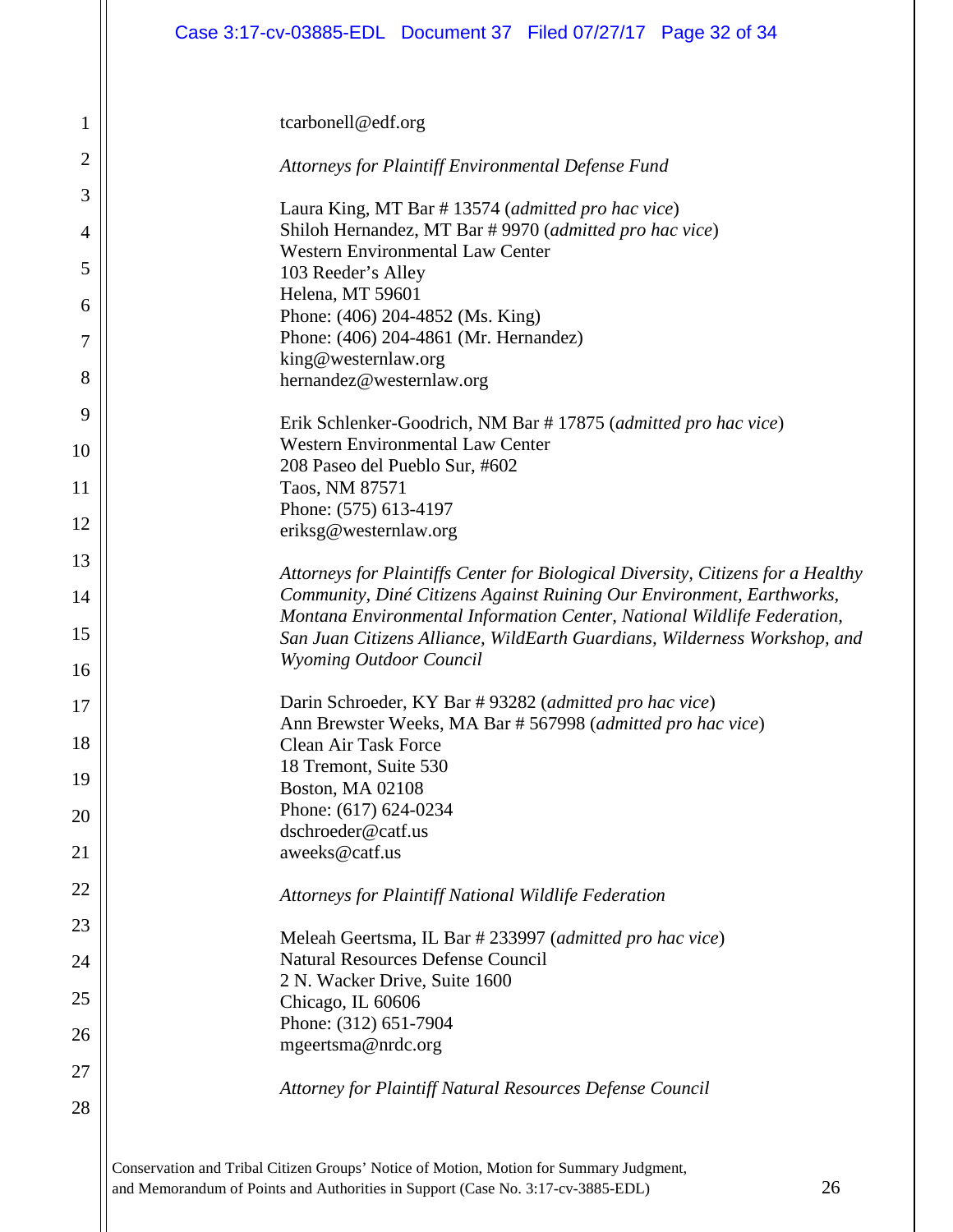|                     | Case 3:17-cv-03885-EDL Document 37 Filed 07/27/17 Page 33 of 34                                 |
|---------------------|-------------------------------------------------------------------------------------------------|
|                     |                                                                                                 |
| 1                   | Scott Strand, MN Bar # 0147151 (admitted pro hac vice)<br>Environmental Law & Policy Center     |
| $\overline{c}$      | 15 South Fifth Street, Suite 500<br>Minneapolis, MN 55402                                       |
| 3                   | Phone: (312) 673-6500<br>Sstrand@elpc.org                                                       |
| $\overline{4}$<br>5 |                                                                                                 |
| 6                   | Rachel Granneman, IL Bar # 6312936 (admitted pro hac vice)<br>Environmental Law & Policy Center |
| 7                   | 35 E. Wacker Drive, Suite 1600<br>Chicago, IL 60601                                             |
| 8                   | Phone: (312) 673-6500<br>rgranneman@elpc.org                                                    |
| 9                   |                                                                                                 |
| 10                  | Attorneys for Plaintiff Environmental Law & Policy Center                                       |
| 11                  |                                                                                                 |
| 12                  |                                                                                                 |
| 13                  |                                                                                                 |
| 14                  |                                                                                                 |
| 15                  |                                                                                                 |
| 16                  |                                                                                                 |
| 17                  |                                                                                                 |
| 18                  |                                                                                                 |
| 19                  |                                                                                                 |
| 20                  |                                                                                                 |
| 21                  |                                                                                                 |
| 22                  |                                                                                                 |
| 23                  |                                                                                                 |
| 24                  |                                                                                                 |
| $25\,$              |                                                                                                 |
| 26<br>27            |                                                                                                 |
| $28\,$              |                                                                                                 |
|                     |                                                                                                 |
|                     | Conservation and Tribal Citizen Groups' Notice of Motion, Motion for Summary Judgment,          |

and Memorandum of Points and Authorities in Support (Case No. 3:17-cv-3885-EDL) 27